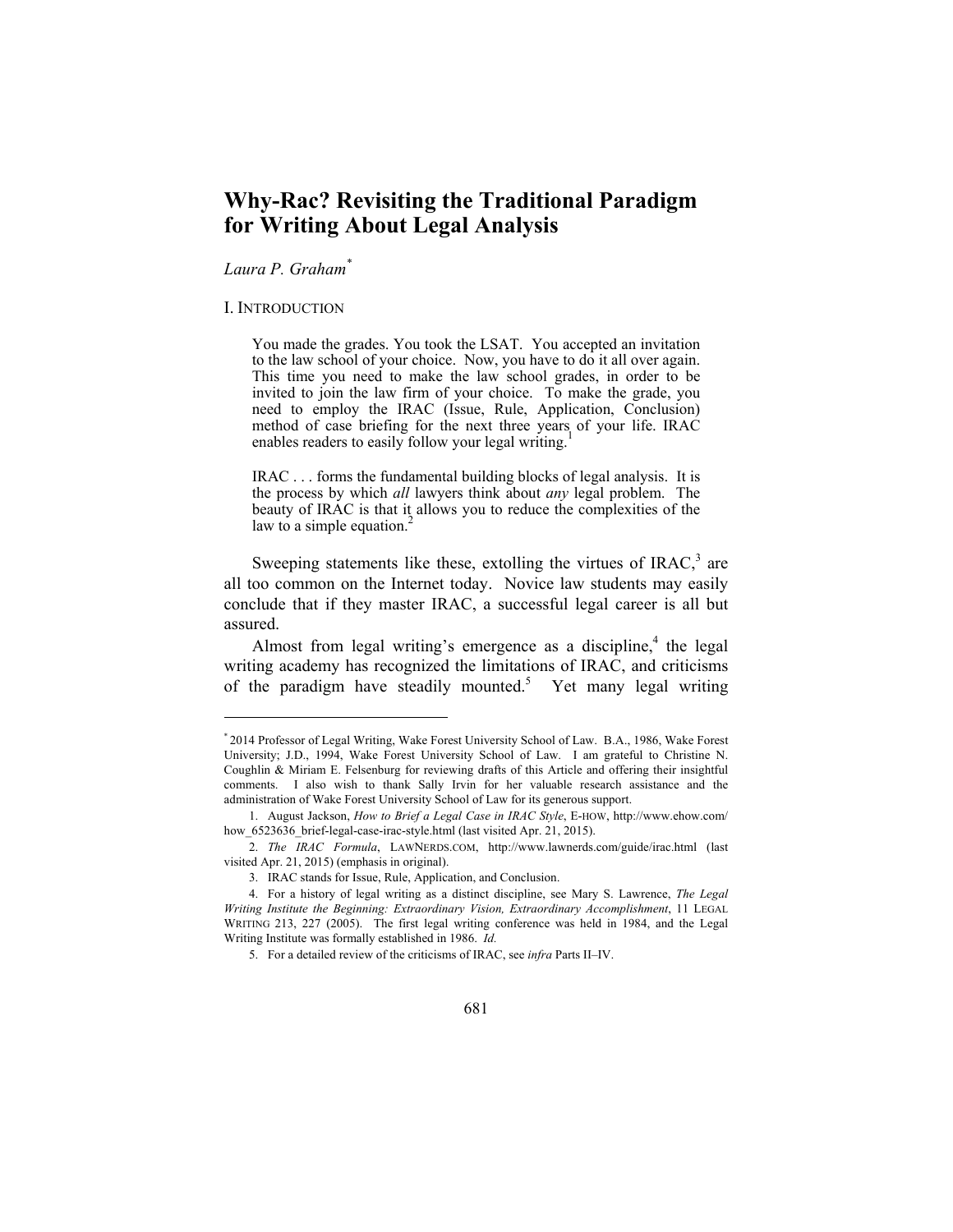professors continue to cling to the IRAC paradigm, often treating it as the only path to legal writing success.<sup>6</sup>

In this Article, I urge the legal academy to revisit its reliance on IRAC as a tool for organizing and writing about legal analysis. I suggest instead a return to the roots of IRAC, using it only to illustrate the basic framework for conducting legal analysis, instead of presenting it as a template for writing that students should rigidly follow*.*

In Part II of the Article, I review the inherent deficiencies of IRAC as an organizational paradigm for legal writing, drawing on a wealth of literature from the legal writing community and other contingents of the legal academy going as far back as 1995. Then, in Part III, I discuss the more recently heard criticisms of IRAC from the rhetoric and storytelling perspective. In Part IV, I discuss practitioners' growing dissatisfaction with the rigid use of IRAC in legal documents. Finally, in Part V, I suggest a fresh view of IRAC that recognizes its value as a basic analytical framework but loosens its grip on our students as legal writers.

## II. INHERENT DEFICIENCIES OF IRAC

The central inherent deficiency of IRAC—one that is almost universally recognized—is that it is too simplistic. "Formulas like IRAC and its progeny . . . mask and its progeneral the series of complex, interrelated steps that students need to learn to analyze and write about legal problems in a sophisticated manner."<sup>7</sup> In fact, in a 1995 issue of the Legal Writing Institute's *Second Draft* devoted to the pros and cons of IRAC,<sup>8</sup> contributors addressed inadequacies in all four components of IRAC.

 <sup>6.</sup> *See, e.g.*, Terri LeClercq, *The Success—And Failure—of IRAC*, 50 TEX. B.J. 222, 222 (1987) (referring to IRAC as "the golden-rule acronym for organizing legal discussions"). Yet LeClercq acknowledged even then that "slavish adherence to IRAC creates reading problems for anyone other than a legal historian." *Id.*; *see also* Jeffrey Metzler, *The Importance of IRAC and Legal Writing*, 80 U. DET. MERCY L. REV. 501, 501 (2003) ("IRAC is the key to success on law school exams, the bar exam, and a successful career in litigation."); Gerald Lebovits, *Cracking the Code to Writing Legal Arguments: From IRAC to CRARC to Combinations in Between*, 82 N.Y. ST. B. ASS'N J. 64, 64 (2010) ("All legal writers will improve their writing skills and their submitted product by using IRAC or one of its many variations.").

 <sup>7.</sup> Jane Kent Gionfriddo, *Dangerous! Our Focus Should Be Analysis, Not Formulas Like IRAC*, THE SECOND DRAFT (Legal Writing Inst., Tacoma, Wash.), Nov. 1995, at 2.

 <sup>8.</sup> *See generally The Value of IRAC*, THE SECOND DRAFT (Legal Writing Inst., Tacoma, Wash.), Nov. 1995, at 1. The editors of this issue noted at the outset the disagreement among legal writing professionals about IRAC:

Just about every comment sees some danger in using IRAC without flexibility. Beyond that the comments divide roughly into two categories: those that see any standard structural scheme as potentially truncating or skewing legal analysis and those that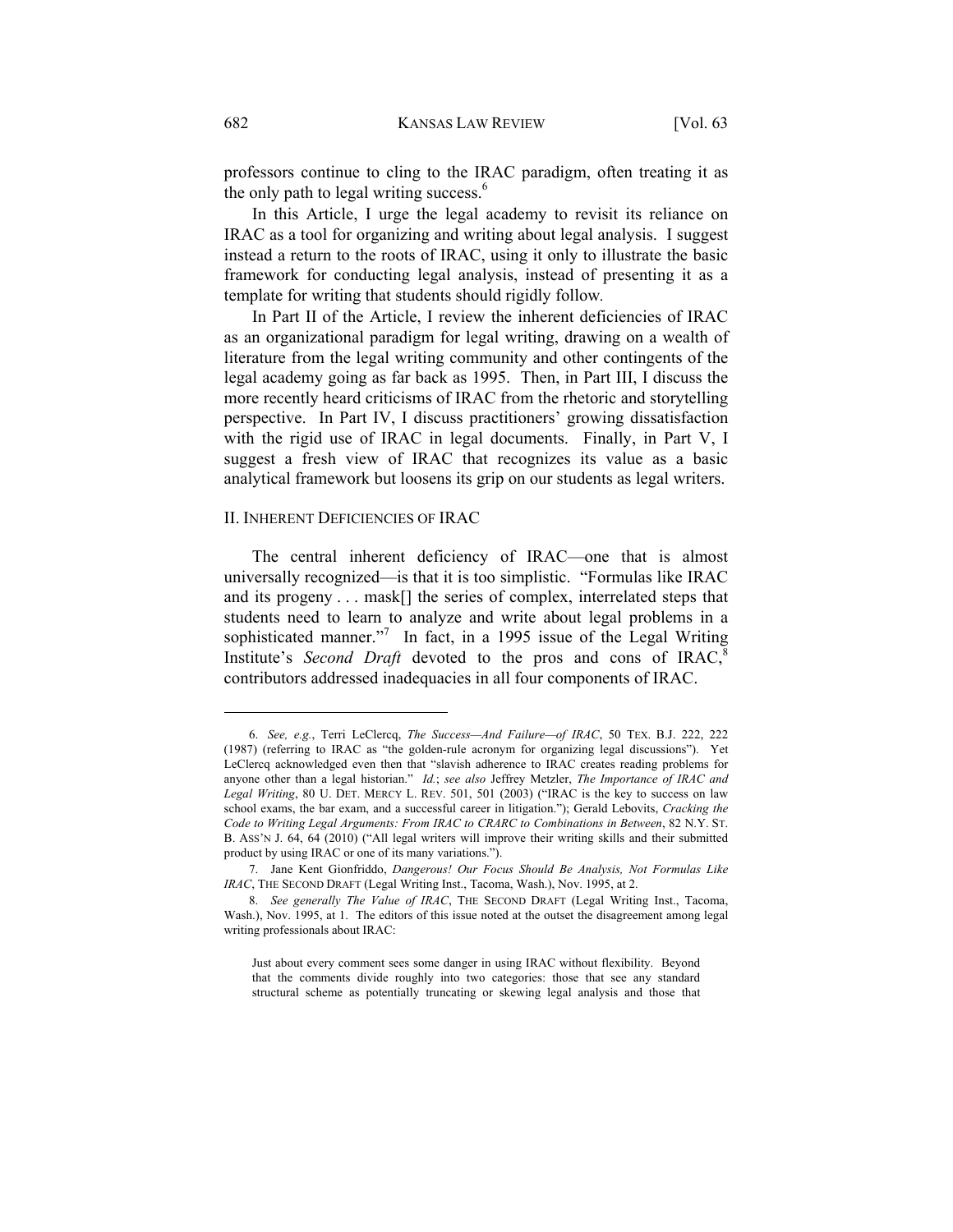### *A. Inadequacies of IRAC's Core Components*

### 1. Issue (I) Component

With regard to the issue component, one *Second Draft* contributor pointed out that often, before students can formulate the *I* of an IRAC, they must do some preliminary analysis. $\degree$  This writer suggested:

Perhaps we should expand IRAC into something like '(QfrFR)+IRAC' in which  $Q =$  question, fr  $=$  the entire set of possibly relevant facts and rules, and  $FR =$  relevant fact(s) and rules used to formulate the I of the IRAC. We should emphasize that the terms within the parenthesis—  $(Q$ fr $FR$ )—are the necessary preconditions for an IRAC analysis.

The *I* troubled another contributor for a different reason: "Assuming that I correctly understand . . . the legal problem solving process, then analysis of a question raised by a legal problem should begin with the answer to that question. 'I' for issue, however, does not correctly convey that idea." $11$ 

### 2. Rule (R) Component

The rule component of IRAC generated more commentary than the issue component. One *Second Draft* contributor wrote: "I find that the R or rule part of this formulation is often unclear to students . . . . [M]any want to see 'rule' as a general premise only, forgetting that it must also include fact specific examples of how that general premise has been applied in the past."12 Her preferred acronym, IGPAC, compensates for this deficiency by "dividing the R into two pieces"—the general rule (G)

*Id.* at 1.

recognize the value of a standard structure, but may see a need to modify the elements of IRAC to a greater or lesser extent.

 <sup>9.</sup> Dennis R. Honabach, *"IRAC" or "(QfrFR) + IRAC*,*"* THE SECOND DRAFT (Legal Writing Inst., Tacoma, Wash.), Nov. 1995, at 8.

 <sup>10.</sup> *Id.* Another contributor suggested (F)IRAC, a slightly simpler variation of Honabach's structure, with the *F* representing the factual background (Honabach's "preconditions") that give rise to the narrow legal issue. Sally Ann Perring, *In Defense of (F)IRAC*, THE SECOND DRAFT (Legal Writing Inst., Tacoma, Wash.), Nov. 1995, at 12.

 <sup>11.</sup> Kim Cauthorn, *Keep on "TRRACING*,*"* THE SECOND DRAFT (Legal Writing Inst., Tacoma, Wash.), Nov. 1995, at 4. Cauthorn recommended replacing the *I* with a *T* (for Thesis), noting that TRRAC "sounds and looks more appealing" than IRAC, thereby "speed[ing] up [students'] understanding of it." *Id.* at 5.

 <sup>12.</sup> Barbara Blumenfeld, *Why IRAC Should Be IGPAC*, THE SECOND DRAFT (Legal Writing Inst., Tacoma, Wash.), Nov. 1995, at 3.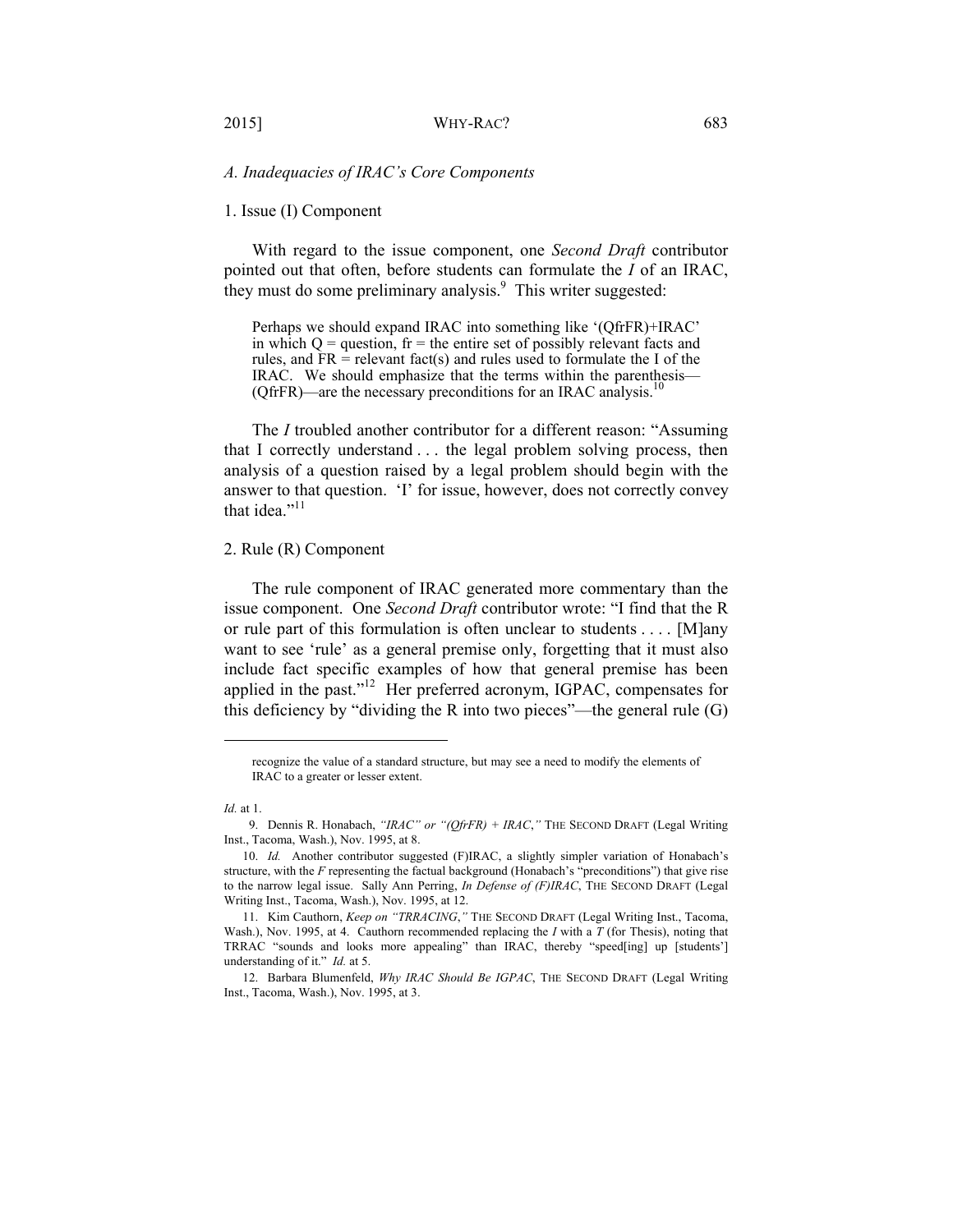and precedent (P)—thus allowing students to "more clearly grasp the necessary components of a rule section . . . .<sup>13</sup> "With the IGPAC foundation reminding them that 'rule' includes precedent that decided specific fact situations, students see the 'rule' as more than an abstract principle."<sup>14</sup>

Another contributor recommended TRRAC as an alternative to IRAC.<sup>15</sup> She too was troubled by the single  $R$  in IRAC:

The law isn't always settled and even if it is, it isn't always immediately comprehensible. Consequently, it's usually not enough to simply identify the rule. In order for the reader to understand the writer's application of the rule (the "A" in the acronym), the reader also must understand the rule. Therefore, the reader needs an explanation of the legal rule.  $\dots$  That's why I put two R's in my acronym.

In a more theoretical criticism, one contributor noted that IRAC "encourages students to assume that there is a 'Rule' which is clearly called forth by the facts so that all they need to do is apply 'the rule' to get the right result. However, very often the choice among rules is the hardest question presented."<sup>17</sup> Thus, to the extent that professors use IRAC rigidly in early legal writing classes, they may be tempted to avoid giving students assignments that require them to evaluate competing rules—a skill that all lawyers need.<sup>18</sup>

A later critic of IRAC, Michael Sinclair, went so far as to argue that while the *I*, *A*, and *C* of IRAC are "pretty innocuous," the *R* is "seriously misguided."<sup>19</sup> He asked, "Are the proponents of IRAC serious about there being rules in cases? If so, what sort of rules could they be? $120$ Sinclair posited that the inclusion of the *R* in IRAC rests on the assumption that "[j]udicial decisions (cases) stand for rules; there are rules in opinions, of much the same kind as we find in statute books."<sup>21</sup> However, "[t]here are indefinitely many ways that a rule may be

 <sup>13.</sup> *Id.*

 <sup>14.</sup> *Id.* at 4. Blumenfeld acknowledged that like IRAC, IGPAC "has its limitations." *Id.* (noting that "[i]f, in an appropriate case, there is a good reason not to use IRAC/IGPAC, then [students] should not do so").

 <sup>15.</sup> Cauthorn, *supra* note 11, at 5.

 <sup>16.</sup> *Id.*

 <sup>17.</sup> Marion W. Benfield, Jr., *Thoughts on IRAC*, THE SECOND DRAFT (Legal Writing Inst., Tacoma, Wash.), Nov. 1995, at 17.

 <sup>18.</sup> This may be one reason that practicing lawyers are increasingly dissatisfied with the writing of new lawyers. For a fuller discussion of the practical deficiencies of IRAC, see *infra* Part IV.

 <sup>19.</sup> Michael Sinclair, *What is the "R" in "IRAC*,*"* 19 N.Y.L. SCH. J. HUM. RTS. 87, 87 (2003).

 <sup>20.</sup> *Id.*

 <sup>21.</sup> *Id.*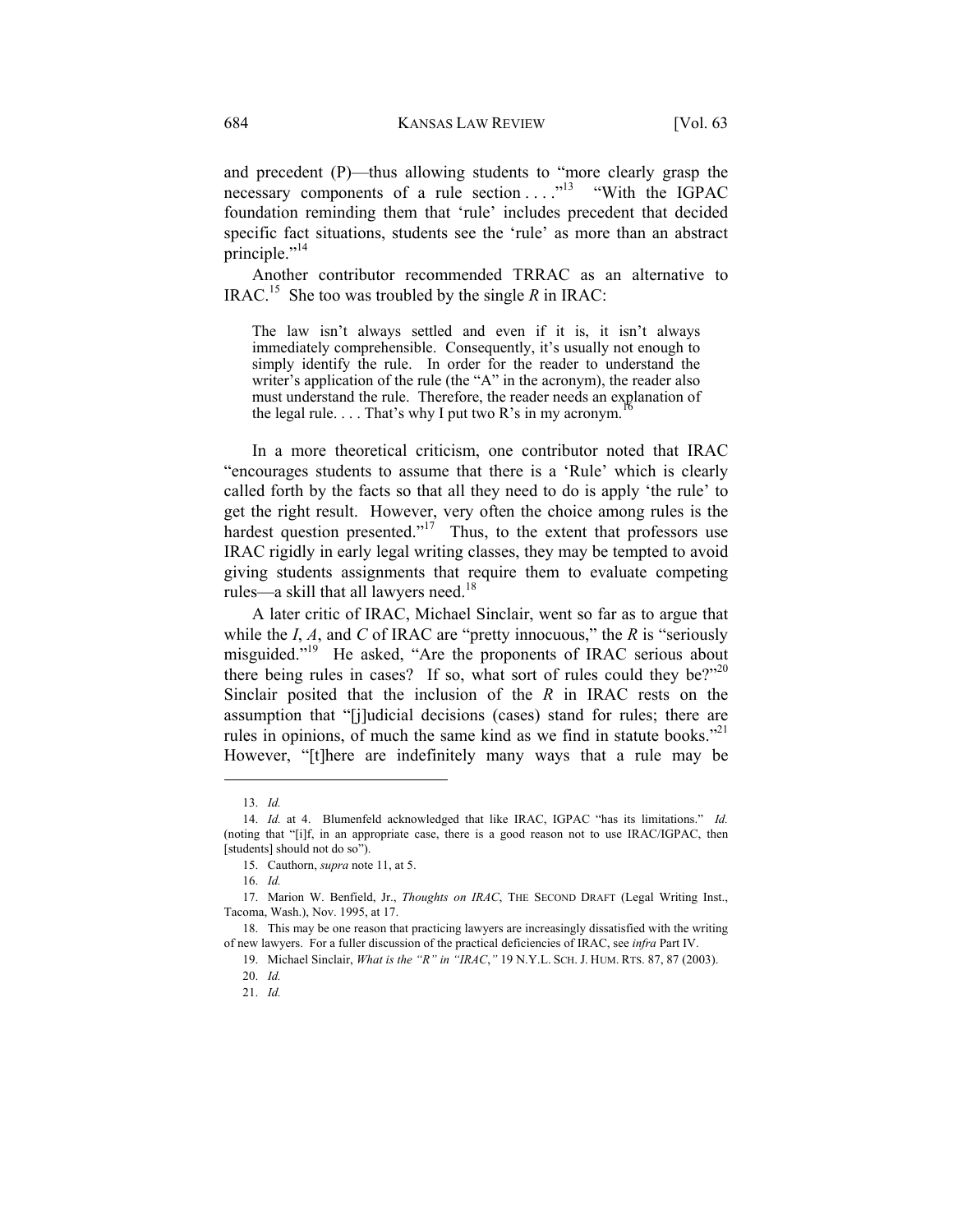formulated to fit an opinion, and none is more authoritative than another<sup>"22</sup>

Moreover, Sinclair noted, even assuming that the ordinary person has the skill to look up cases to find the "rules" they announce, "put [ordinary persons] on opposite sides of a dispute and they will come up with different rules from different cases, and different interpretations of the cases they find in common."<sup>23</sup>

Perhaps more problematic, Sinclair noted, is the fact that often, lawyers do not extract rules from single cases but from sets of cases.<sup>24</sup> In fact, rule synthesis is generally among the earliest skills professors introduce to novice law students.

Typically, early in one's first year at law school, one is introduced to a set of cases—the opinions in appellate decisions, a new and formidable literary mode—and given a problem, that is, a set of facts and a client. My research and writing teacher in my first year of law school told us to "synthesize a rule" from the precedent cases. Such a "rule" is a verbal formula that accounts for all of the cases we'd been given. Then we were instructed to use that rule to tell the outcome of the case we had been given as a problem. This has proved successful as a method of introducing the mysteries and uncertainties of common law to nervous and bewildered One-Ls.<sup>2</sup>

Sinclair viewed the process of synthesis as rife with potential pitfalls: "There are indefinitely many such 'rules' that will fit all the cases in any given set of precedents *and* the present case (which we call 'reconciling') or that will fit all the precedents and *not* the present case (which we call 'distinguishing')."26 Sinclair ultimately suggested that the *R* of IRAC should instead be an *H* for *hypothesis*, resulting in the acronym IHAC.<sup>27</sup>

### 3. Application (A) Component

With regard to the *A* component, several contributors found fault with the mechanical use of IRAC, noting that the single *A* in the acronym does not clarify that application often involves both analysis and counter-

 <sup>22.</sup> *Id.* at 100.

 <sup>23.</sup> *Id.* at 97.

 <sup>24.</sup> *Id.* at 101.

 <sup>25.</sup> *Id.* 

 <sup>26.</sup> *Id.* at 102 (emphasis added).

 <sup>27.</sup> *Id.* at 128 ("'[C]ommon lawyers worship at the shrine of the working hypothesis.'" (quoting Lord Goff of Chieveley, *The Future of the Common Law*, 46 INT'L & COMP. L.Q. 745, 752 (1997))).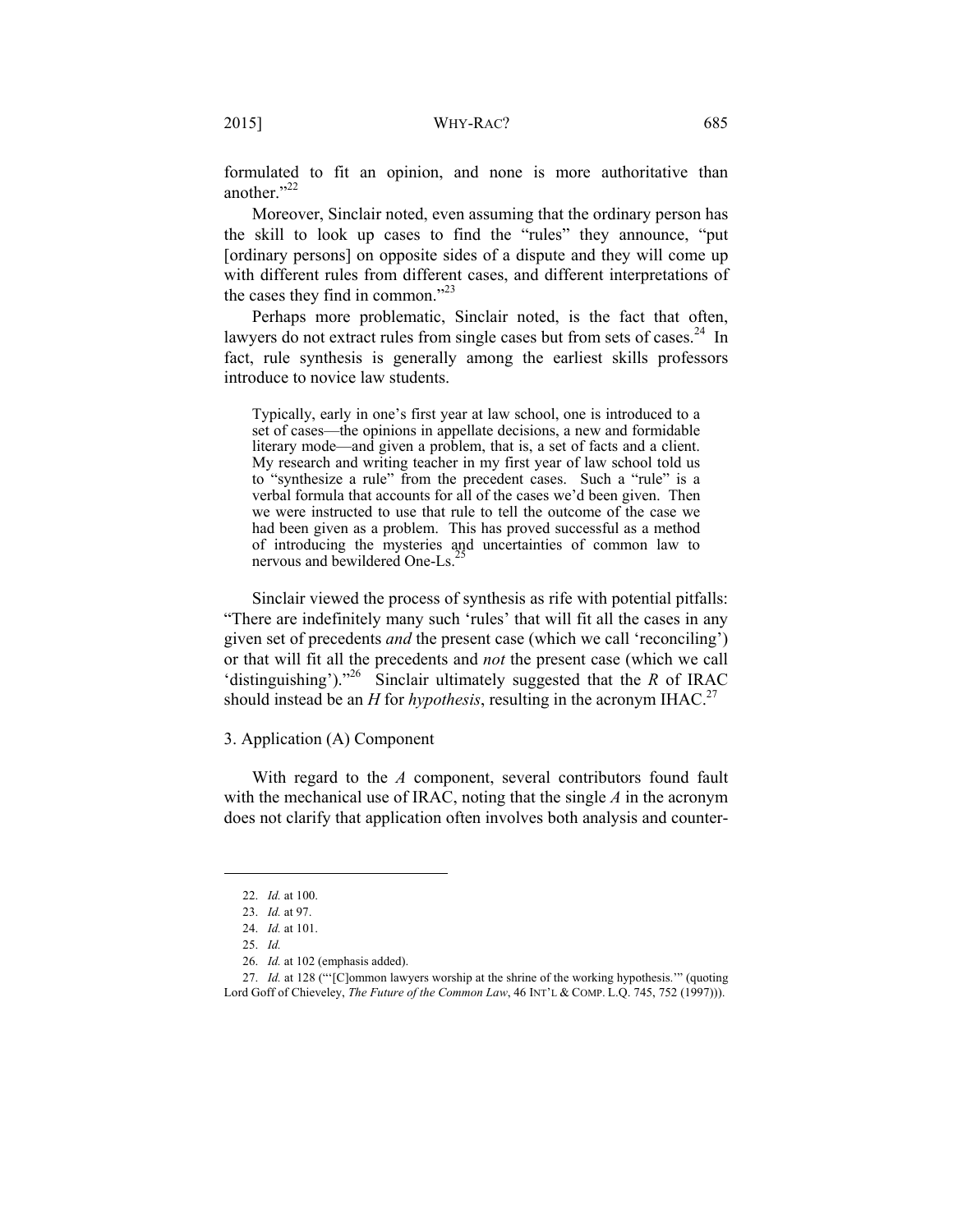analysis and sometimes even policy analysis.<sup>28</sup> "The skills of synthesizing legal authority, examining alternative lines of analysis, and assessing policy must be incorporated into any curriculum teaching legal analysis."<sup>29</sup> "To the extent an acronym is helpful," the writers suggested IRAAPC (Issue, Rule, Application, Alternative Analysis, Policy, Conclusion). $30$ 

The single *A* representing Application may stem from the widelyaccepted view that IRAC originated as a representation of the deductive syllogism, with the *R* (rule) representing the major premise and the *A* (application) representing the minor premise.31 "The issue sets the operative terms of the premises, and the conclusion is compelled by the premises as a matter of logical necessity."32

But in a true deductive syllogism, "each major premise must be a true statement of absolute certainty, and the minor premise also must be a true statement of absolute certainty, so that the conclusion is absolutely, unrefutably true."<sup>33</sup> Thus, only in the broadest, most theoretical sense does IRAC represent the true deductive syllogism.

In practice, even the simplest legal writing assignments (and exam questions, for that matter) rarely are designed to lead to absolutely, unrefutably true conclusions; in fact, many legal writing professors intentionally design problems that lend themselves to teaching counteranalysis $34$  and that are therefore susceptible to more than one possible result.<sup>35</sup> Thus, the pure deductive syllogism breaks down almost immediately.

 <sup>28.</sup> Ellen Lewis Rice et al., *IRAC, The Law Student's Friend or Foe: An Informal Perspective*, THE SECOND DRAFT (Legal Writing Inst., Tacoma, Wash.), Nov. 1995, at 13.

 <sup>29.</sup> *Id.*

 <sup>30.</sup> *Id.*

 <sup>31.</sup> Joel R. Cornwell, *Legal Writing As a Kind of Philosophy*, 48 MERCER L. REV. 1091, 1113 (1997) ("Translated into Jerome Frank's model of how legal analysts view decisions, which is probably closer, graphically, to what most first-year law students envision, the correspondence would be thus: rule (major premise) x facts (minor premise) = result (conclusion).").

 <sup>32.</sup> *Id.*

 <sup>33.</sup> Michael D. Murray, *Classical Rhetoric, Explanatory Synthesis, and the TREAT Paradigm* 8 (Univ. of Ill. L. & Econ., Working Paper No. 75, 2007), *available at* http://works.bepress.com/ michael\_murray/9.

 <sup>34.</sup> *See* LAURA P. GRAHAM & MIRIAM E. FELSENBURG*,* THE PRE-WRITING HANDBOOK FOR LAW STUDENTS: A STEP-BY-STEP GUIDE 111–13 (2013) [hereinafter PRE-WRITING HANDBOOK] (explaining to novice law students the role of counter-analysis in the pre-writing process).

 <sup>35. &</sup>quot;Virtually every objective memorandum problem in first-year legal writing courses is designed to present the student with some critically ambiguous fact or fact complex to be resolved in light of two lines of authority to which analogies must be drawn." Cornwell, *supra* note 31, at 1116. This, Cornwell says, is where the "duplicity of the IRAC algorithm" is revealed. *Id.*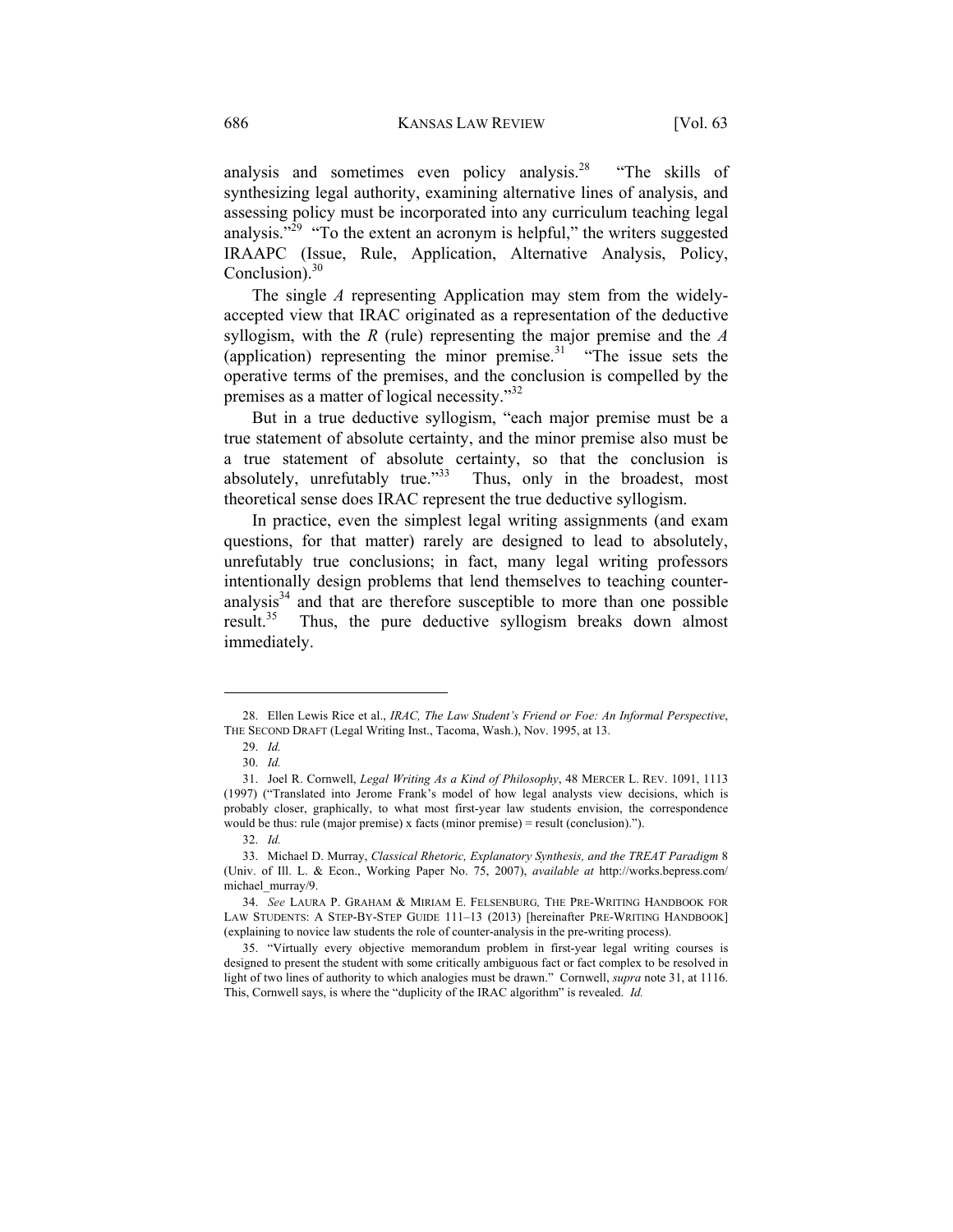This highlights the inadequacy of the *A* of IRAC: "The problem is all in the minor premise, for this is where ambiguity lies. How does one explain to a student how to fill in the crucial blank" in the application segment?<sup>36</sup> As Joel Cornwell put it:

[t]he grafting of rules of law into various hypothetical fact patterns is a comparatively tame enterprise if both student and professor maintain the fiction that there is a correct application in any given instance and that this application is discoverable if enough variables are properly accounted in a rational calculus, the form of which, like the form of an applied mathematical calculation, is dictated as a matter of logical necessity.<sup>3</sup>

But legal decision-making is not strictly algorithmic; thus, the rigid use of IRAC "is undesirable, first, because it obscures the ethical significance of legal decision-making, and, second, because it obscures the rhetorical devices that are the very skills touted by the model's formalist adherents."<sup>38</sup>

A better way to think of IRAC, according to Michael Murray, is as a model for the *enthymeme*. 39

In an enthymeme, the major premise, whether it be explicitly stated or implied in the enthymeme, must be most probably true. In other words, truth with absolute certainty is not required, only probability of truth. Similarly, the minor premise must be most probably true, not absolutely, necessarily true. This produces a conclusion that also is most probably true; but this is acceptable because the enthymeme's purpose is to persuade, not to establish or define a proposition as a matter of scientific proof.

Murray posited that the enthymeme is the better model for legal writing, "[g]iven the uncertainties of the law, where legal rules are constructed from multiple controlling authorities and, in certain instances, colored by persuasive authorities, and where facts might be uncertain or subject to multiple credible interpretations."<sup>41</sup>

 <sup>36.</sup> *Id.* at 1114.

 <sup>37.</sup> *Id.* at 1111.

 <sup>38.</sup> *Id.* at 1134.

 <sup>39.</sup> Murray, *supra* note 33, at 8.

 <sup>40.</sup> *Id.* at 8–9.

<sup>41</sup>*. Id.* at 9. According to Murray, Aristotle himself, the father of classical rhetoric, believed that the enthymeme "might be the only proper logical structure for a legal argument." *Id. But see*  Soma R. Kedia, *Redirecting the Scope of First-Year Writing Courses: Toward a New Paradigm of Teaching Legal Writing*, 87 U. DET. MERCY L. REV. 147, 168–69 (2010) (noting that an enthymeme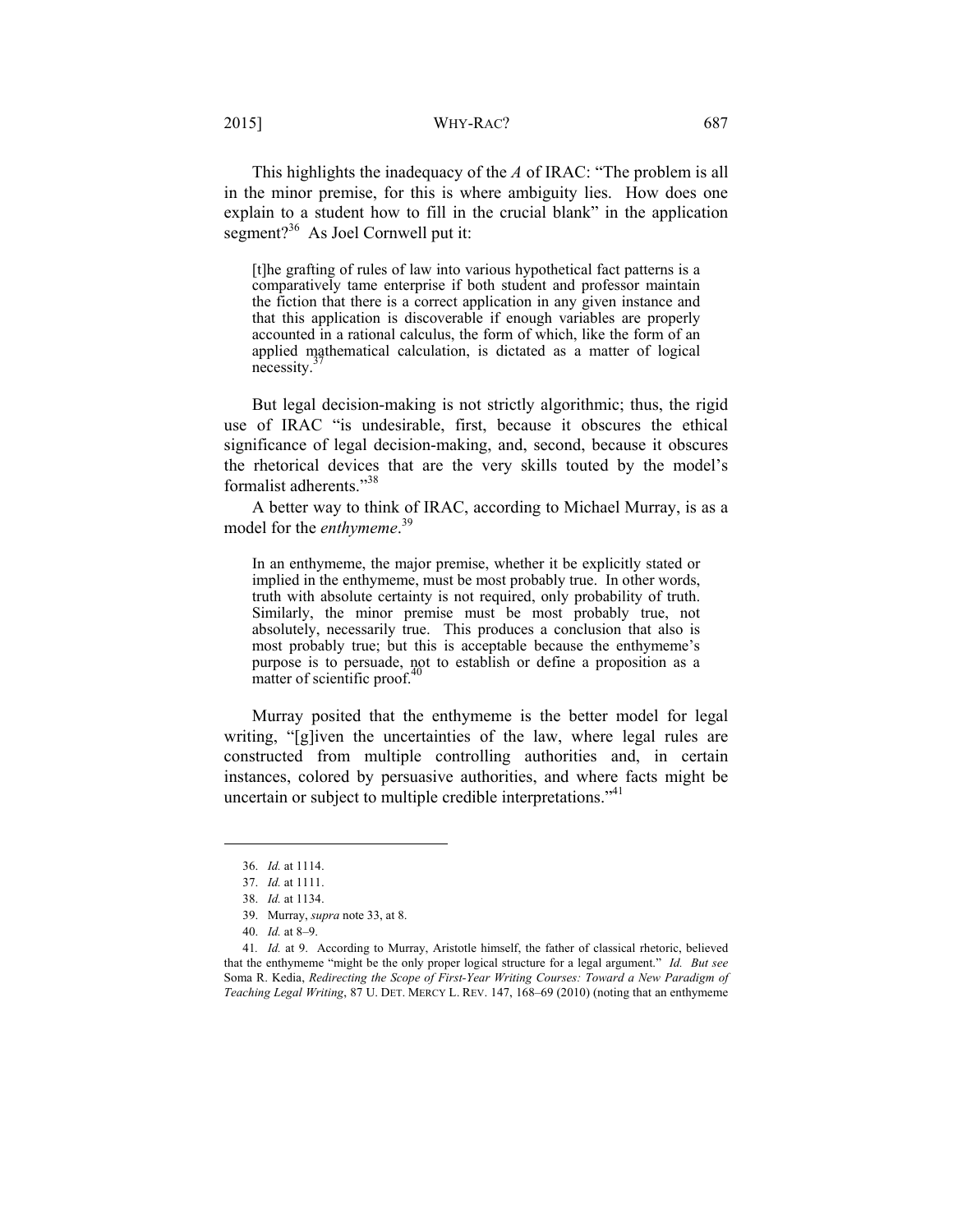#### 688 KANSAS LAW REVIEW [Vol. 63

Whether a given analysis invokes the classical syllogism or the enthymeme, novice law students can find themselves at sea if IRAC is taught rigidly as an organizational tool. In her excellent book, *Rhetoric for Legal Writers*, <sup>42</sup> Kristin Robbins-Tiscione pointed out that while legal syllogisms and enthymemes are deductive, the skills most often required to properly apply rules to facts are *rule synthesis* and *reasoning by*   $analogy$ —both types of inductive reasoning.<sup>43</sup> Thus, in legal writing, IRAC is helpful only when students do not have to synthesize a rule or use analogical reasoning.44

Moreover, "the syllogism is not the only reasoning tool a lawyer can or should make use of."45

What is particularly unique about legal discourse ... is that the reasoning used manipulates several types of data and knowledge, and does not simply employ a linear model of logical thought.... [T]he process of reasoning through a legal issue incorporates all these elements in distinctive ways.

First, in analyzing an issue that consists of some human need or problem, a legal writer must think about what types of legal and practical consequences or implications some facts might have. Then, the writer must use practical reasoning to make some suppositions about the outcomes of the case to advise her client regarding the client's options.

Perhaps one of the dissatisfactions with the *A* of IRAC, then, is that it leads novice law students to reason—that is, to apply the law—in terms of absolutes (syllogistically), when the uncertainty of the law permits, or perhaps requires, at best reasoning in terms of probabilities (enthemematically).<sup>47</sup> Just as a rigid approach to the  $R$  may suggest to students that they must find the *absolutely correct* rule and must

<sup>&</sup>quot;consists of a sequence of syllogisms, often with a premise assumed," which often "deceptively leads students to feel that 'logical' or deductive reasoning will form a complete legal analysis").

 <sup>42.</sup> KRISTEN KONRAD ROBBINS-TISCIONE, RHETORIC FOR LEGAL WRITERS: THE THEORY AND PRACTICE OF ANALYSIS AND PERSUASION 118 (2009).

 <sup>43.</sup> *See id.* at 111–13.

 <sup>44.</sup> *See id.* at 118 (explaining that legal syllogisms are rarely indisputably true because two advocates representing opposing parties "are likely to articulate different, yet reasonable rules of law from the same statute, case, or line of cases;" in other words, there is rarely one true "rule").

 <sup>45.</sup> Kedia, *supra* note 41, at 159–60 ("[L]egal reasoning has other features which do distinguish it from the type of classical logical principles a student might have employed in other scholarly discourse. In short, the syllogism is only subservient to a more expansive picture of legal reasoning.").

 <sup>46.</sup> *Id.* at 161.

 <sup>47.</sup> *Id.* at 168–69.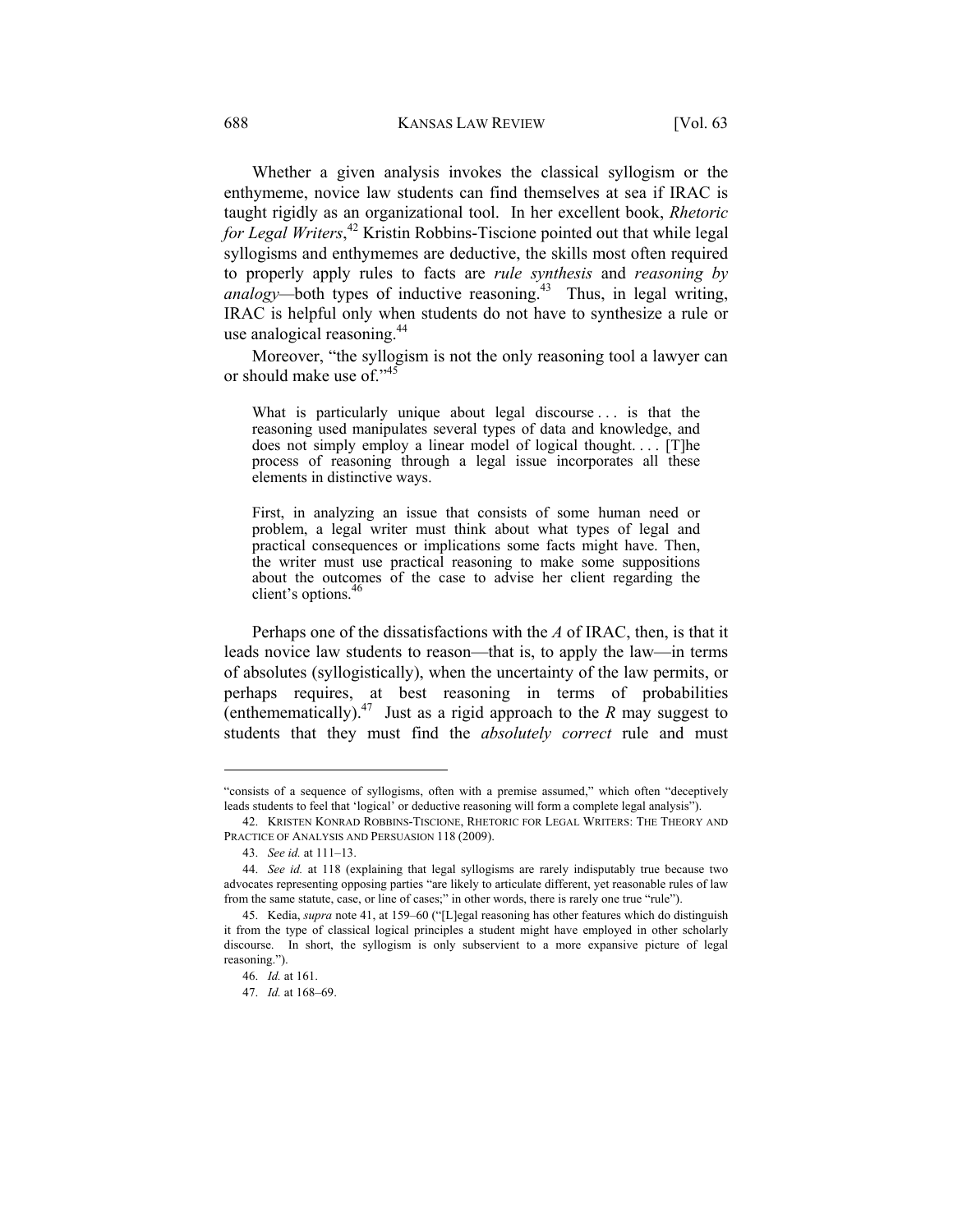articulate it with *absolute language*, a rigid approach to the *A* may suggest that "the rule" can be mechanically applied to the facts, point by point, when in fact, the process of legal analysis is far from mechanical and often requires intricate thinking.

I believe that IRAC works well for beginning legal writers only for the very simplest of assignments—the assignment that involves one simple, clearly articulated rule from one precedential case and a set of facts that either closely matches or dramatically differs from the precedential case.48 And this kind of assignment is rare after the first week or so of legal writing class; thus, if we teach IRAC at the outset, we must immediately begin to backtrack, modify, add caveats, et cetera.

### 4. Conclusion (C) Component

While the conclusion component of IRAC did not engender much discussion in the *Second Draft* issue, later critics of IRAC consider it perhaps the most problematic component. According to Kristen Robbins-Tiscione, when working with a syllogism (which IRAC is generally understood to represent), "[i]t is often easiest to begin with your conclusion and work backwards from there."<sup>49</sup> Yet this is the very instinctual approach to legal analysis—jumping to a conclusion and then trying to make the analysis "fit"—of which we seek to break our novice law students.<sup>50</sup>

Donald Kochan has pointed out that a rigid approach to legal writing is counter to the attitude of "suspended conclusion."<sup>51</sup> "When one adopts an attitude of suspended conclusion, one avoids being conclusory. One embraces doubt, accepts confusion and anxiety, examines alternative suggestions, overcomes impatience and habitual tendencies to rush

 <sup>48.</sup> *See* Linda H. Edwards, *IRAC Format Accomplishes the Limited Purpose it is Designed to Achieve*, THE SECOND DRAFT (Legal Writing Inst., Tacoma, Wash.), Nov. 1995, at 7 ("The format is designed to help a novice writer organize the discussion of a single legal issue—that is, a single element or condition. That's all.").

 <sup>49.</sup> ROBBINS-TISCIONE, *supra* note 42, at 151.

 <sup>50.</sup> *See* Toni M. Fine, *Comments on IRAC*, THE SECOND DRAFT (Legal Writing Inst., Tacoma, Wash.), Nov. 1995, at 7-8 ("We all know that, if given the opportunity, students will react, rather than constructively create methods of analysis or challenge competing approaches. . . . [T]he very act of providing a formula reduces dramatically the likelihood that the students will ask themselves (and us) the hard questions about why things are done in a certain way; why a particular approach works best under a given set of facts and circumstances; what the theory is that underlies any systematic approach to legal analysis; etc.").

 <sup>51.</sup> Donald J. Kochan, *Thinking Like Thinkers: Is the Art and Discipline of an "Attitude of Suspended Conclusion" Lost on Lawyers?*, 35 SEATTLE U. L. REV. 1, 1 (2011). John Dewey coined the term "suspended conclusion" in his 1910 book, *How We Think*. *Id.*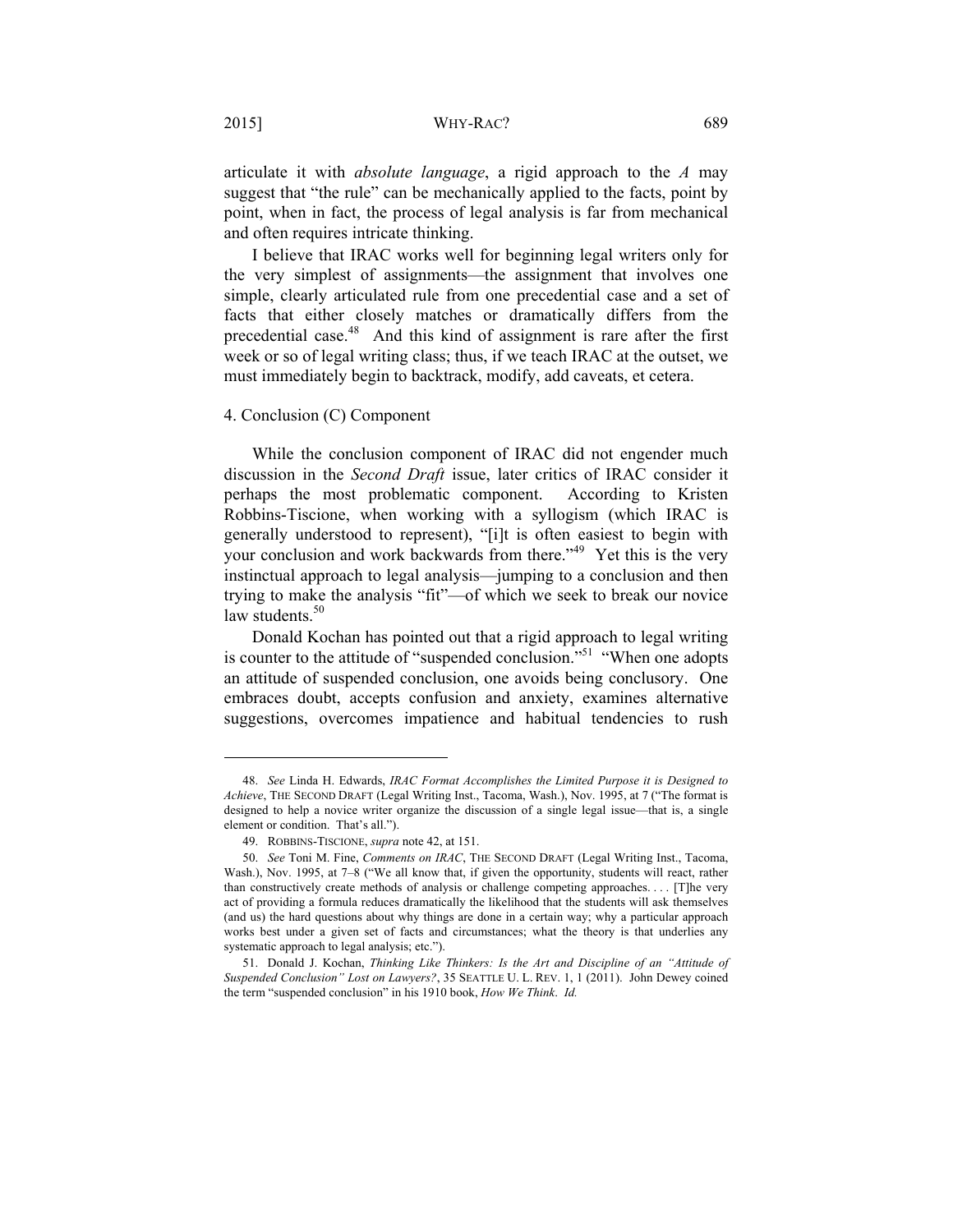toward an answer, and otherwise avoids the impulsive tendencies toward a premature conclusion."<sup>52</sup> This attitude is critical for legal thinking, writing, and oral advocacy; indeed, it "replicates the ideal that is sought after in a neutral system of justice  $\dots$ ."<sup>53</sup>

Anecdotally, however, people have difficulty suspending conclusion for a number of reasons according to Kochan: (1) because "a state of perplexity is disagreeable to many;" (2) because some people tend to make snap judgments based on firm opinions that they are not mentally energetic enough to question; (3) because some people lack confidence in their own intelligence and fear making a final decision based on it; and (4) because today's prevalent "instant gratification" mindset makes it difficult to suspend conclusion.<sup>54</sup>

The IRAC framework makes it even more difficult for law students to suspend conclusion because it overemphasizes the relative importance of the *C*.Students think that, as one contributor to the 1995 *Second Draft* issue stated, "[i]f the Application section is well focused and complete, the Conclusion will follow inevitably."<sup>55</sup>

If this were true, it would be a welcome relief to most law students, who "have been educated in environments where there is a right and wrong answer" and who "may tend automatically to return to the mindset that there must be a 'correct' response to the legal question presented."56 In fact, our students frequently complain about the ambiguity of how the law applies to our fact patterns.57 Students want to arrive at *the answer*,

 $\overline{\phantom{a}}$ 

 55. Diana Pratt, *IRAC: A Useful Beginning, but Hardly a Panacea*, THE SECOND DRAFT (Legal Writing Inst., Tacoma, Wash.), Nov. 1995, at 13.

 <sup>52.</sup> Kochan, *supra* note 51, at 2.

 <sup>53.</sup> *Id.* at 38.

 <sup>54.</sup> *Id.* at 46–49. This last reason is particularly compelling in light of the well-documented characteristics of the current generation of law students (the Millenials). *See, e.g.*, Joan Catherine Bohl, *Generations X and Y in Law School: Practical Strategies for Teaching the "MTV/Google" Generation*, 54 LOY. L. REV. 775, 780 (2008) ("Since internet information appears on one's computer screen with little investment of time or effort, Gen X Y students have developed a predominantly passive relationship to information and an expectation of instant gratification."); *see also* Tracy L. McGaugh, *Generation X in Law School: The Dying of the Light or the Dawn of a New Day?*, 9 LEGAL WRITING 119, 124 (2003) (noting that Generation X students "have come of age in an era when information and services can be accessed more and more quickly").

 <sup>56.</sup> Lisa T. McElroy & Christine N. Coughlin, *The Other Side of the Story: Using Graphic Organizers to Counter the Counter-Analysis Quandary*, 39 U. BALT. L. REV. 227, 233 (2010).

 <sup>57.</sup> *See, e.g.*, Miriam E. Felsenburg & Laura P. Graham, *Beginning Legal Writers in Their Own Words: Why the First Weeks of Legal Writing are So Tough and What We Can Do About It*, 16 LEGAL WRITING 223, 255–56 (2010) (reporting survey results showing that many new law students felt frustrated because "the law was not as concrete as they thought"). One survey participant said, "I am learning that there are few hard and fast ways to apply the concepts we learn." *Id.* at 256. Another said, "[Studying the law] is researching in order to make an educated guess; the law is not as definite as I thought it would be." *Id.*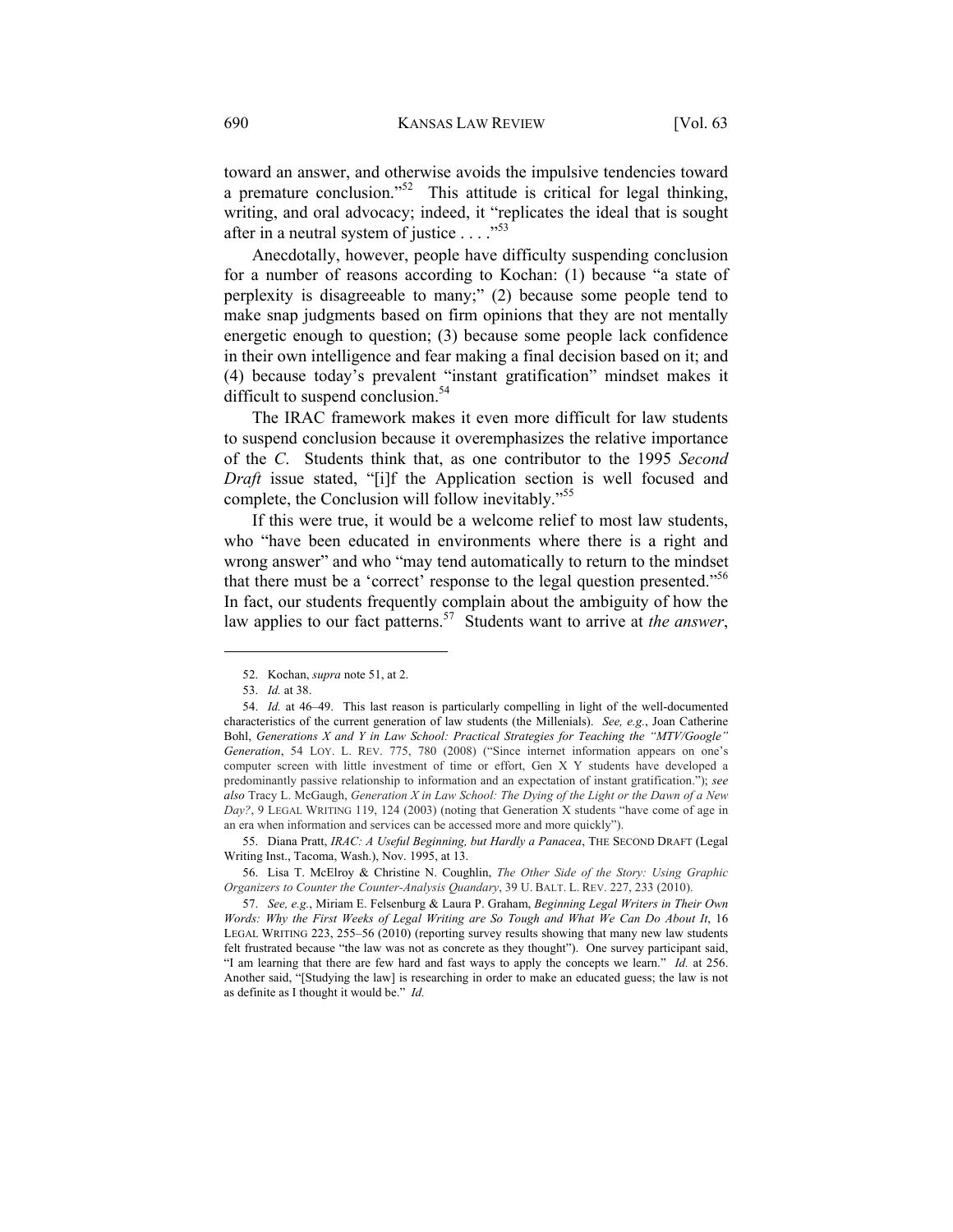in the syllogistic sense—the "absolutely, unrefutably true" conclusion. But this is simply not the nature of legal analysis; thus, our assignments usually involve scenarios that are susceptible to different avenues of analyses and different possible outcomes. A rigid reliance on IRAC places too much emphasis on the *C*, when the heavy lifting of legal analysis and writing is formulating the *R* and thoroughly and (gasp!) creatively working through the *A*. 58

Another *Second Draft* contributor neatly captured the problem with the *C* of IRAC: "When IRACian students make up their mind how the law applies to facts, they can undervalue opposing views. IRAC pushes students toward answers rather than arguments. IRAC is sleek and efficient; once 'Issue' emerges, 'Conclusion' ever beckons."59 Thus, to combat this "IRACian" tendency, law students must be continually reminded that the outcome of a legal dispute is seldom clear and that they must consciously and habitually ponder the rival propositions.

### *B. The Confusing Explosion of Variants on IRAC*

In sum, beginning at least as far back as 1995, scholars have identified deficiencies with the *I*, *R*, *A*, and *C* of IRAC. The result is a growing list of alternative acronyms that, while designed to clarify the paradigm, may have only resulted in more confusion among law students.

In 2004, Terrill Pollman and Judith M. Stinson conducted a survey of legal writing professors to assess the varying terminology used in the classroom, and the survey responses revealed a basic uncertainty about

 <sup>58.</sup> One scholar views this tension as both a strength and a weakness of IRAC:

IRAC conveys a truth that is powerful, profound, and utterly misleading (in the way powerful truths usually are). The powerful truth? That law is about rules. As anyone who teaches in the first year knows, that point can escape first year law students. Watching us [professors] twist and turn the rules to our own purposes, puzzling over the mix of history, economics, politics and philosophy that works its way into the notes, lectures and discussions, students can lose sight of the rules altogether. IRAC brings them back to earth. Unfortunately, the earth it brings them back to disappears under their feet. In the great first-year "gotcha," they learn that general rules don't decide particular cases. But IRAC neatly captures that, too. There's a gap between the R and the C. The rule can't give you the conclusion; the A, the application, has to fill it in.

David J. Jung, *I [Heart] IRAC*, THE SECOND DRAFT (Legal Writing Inst., Tacoma, Wash.), Nov. 1995, at 10.

 <sup>59.</sup> Thomas H. Seymour, *Between IRAC and a Hard Place*, THE SECOND DRAFT (Legal Writing Inst., Tacoma, Wash.), Nov. 1995, at 14.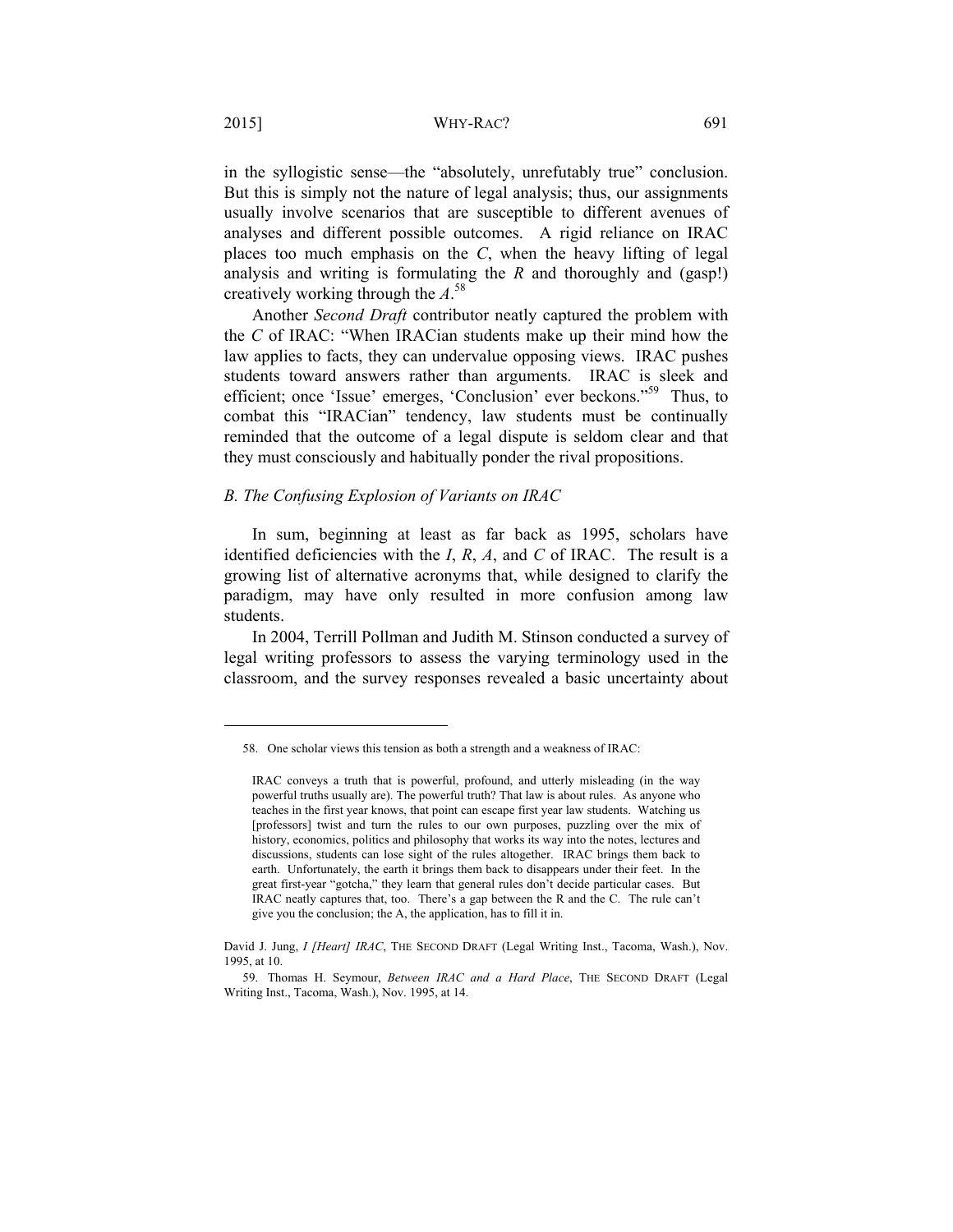what to do with IRAC.<sup>60</sup> Pollman and Stinson reported that 67% of the legal writing professors who responded to the survey used the acronym IRAC, "either alone or in conjunction with other organizational terms . . . .<sup>"61</sup> However, "[a]lthough participants are highly confident that they understand the IRAC acronym, they express low confidence in the IRAC variations  $\ldots$ ."<sup>62</sup>

In fact, Pollman and Stinson's research revealed that legal writing professors had become quite creative with the IRAC acronym; "[s]urvey participants listed the following acronyms in response to a variety of survey questions: FHRO; T/R/RE/RA/C; CRAC; IRLAFARC; RREACC; TRAC; FIRAC; TREAC; CRPA; IREAC; RREACC; IRAAAC; BaRAC; and C/RAC."<sup>63</sup> However, the survey results suggested that "professors are not teaching students the broad vocabulary students need to talk about legal writing with those trained by other teachers."64 This may have implications for students long after they leave law school, when they will be writing many different kinds of documents (not all of which may lend themselves to IRAC) and for many different readers (not all of whom may have been taught using IRAC).<sup>65</sup>

And today, ten years after Pollman and Stinson's survey, legal writing professionals continue to struggle to arrive at a more satisfactory acronym. In a 2012 article, Tracy Turner recognized that "[a]s legal writing scholarship proliferates alternative acronyms ... lawyers may find themselves debating whether IRAC or CRuPAC or CREAC represents the ideal structure."66 Turner recognized that "some scholars believe that novice legal writers should be encouraged to develop their own organizational structures based on considerations such as audience, context, desired outcomes, strategy, story-telling, and problemsolving," $67$  while others "urge a balance between the use of paradigms and creative thinking."68

 <sup>60.</sup> Terrill Pollman & Judith M. Stinson, *IRLAFARC! Surveying the Language of Legal Writing*, 56 ME. L. REV. 239, 241–42 (2004).

 <sup>61.</sup> *Id.* at 261.

 <sup>62.</sup> *Id.*

 <sup>63.</sup> *Id.* at 262.

 <sup>64.</sup> *Id.* at 242.

 <sup>65.</sup> For a discussion of practitioners' concerns about IRAC, see *infra* Part IV.

 <sup>66.</sup> Tracy Turner, *Finding Consensus in Legal Writing Discourse Regarding Organizational Structure: A Review and Analysis of the Use of IRAC and Its Progenies*, 9 LEGAL COMM. & RHETORIC: JALWD 351, 353 (2012).

 <sup>67.</sup> *Id.* at 353–54 (citing many of the contributors in the 1995 publication on IRAC, THE SECOND DRAFT (Legal Writing Inst., Tacoma, Wash.), Nov. 1995, at 1).

 <sup>68.</sup> *Id.* at 354.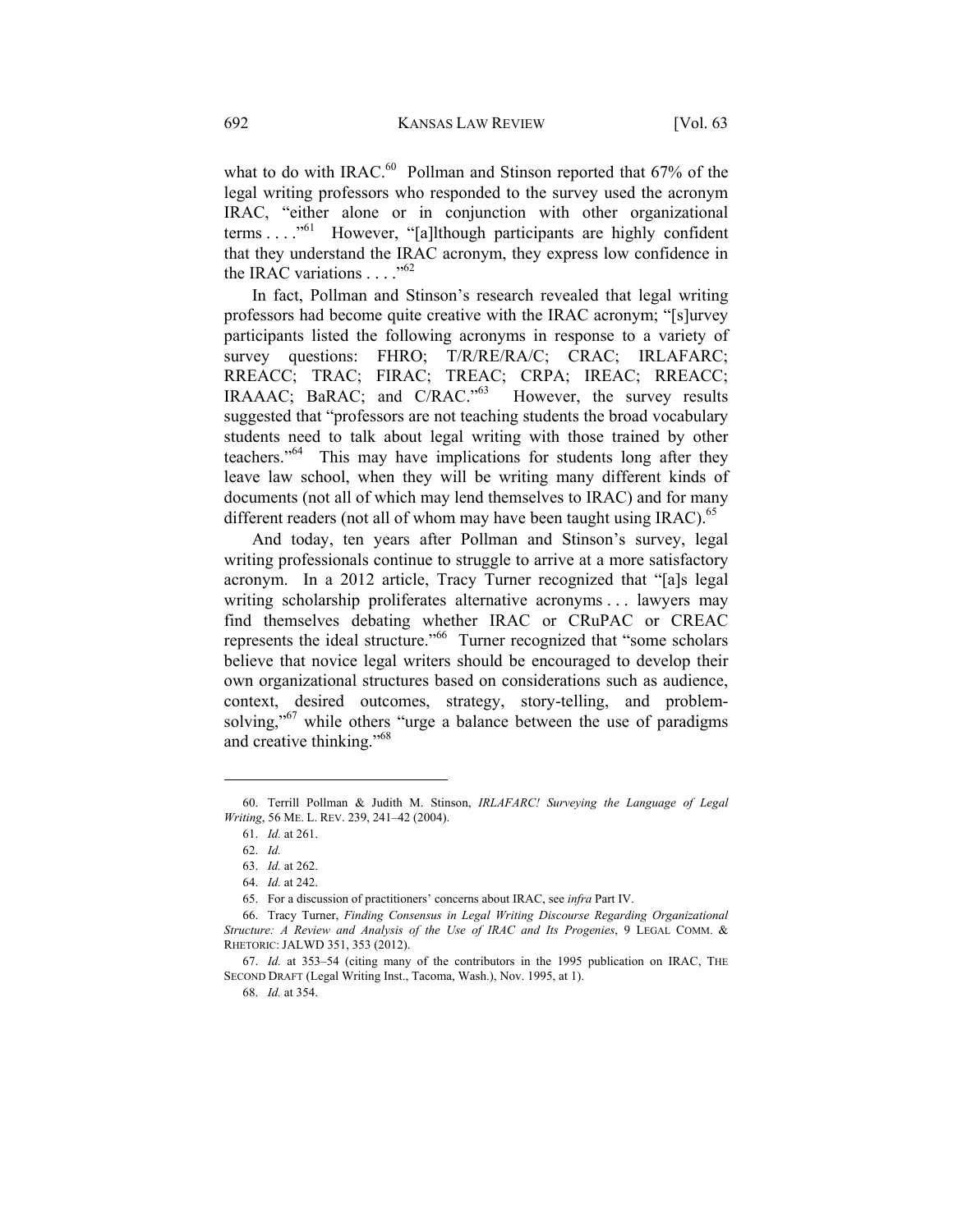Turner based her article on a review of the then-current editions of thirty legal writing textbooks published or republished between 2002 and  $2012^{69}$  and forty-seven articles addressing IRAC and other acronyms.<sup>70</sup> Her review confirmed that "IRAC has been heavily criticized as incapable of capturing the nuances of legal analysis. $1<sup>71</sup>$  Turner recommended that instead of using IRAC rigidly, legal writing professors should focus on the four "core principles" of effective organization that legal writing texts and articles seemed to agree upon: (1) the need for rule-centered analysis; (2) the need for separating the analysis of discrete issues; (3) the need for synthesizing legal principles pulled from multiple sources; and (4) the need for a unified document, with roadmaps and transitions to tie the components of the analysis together.<sup>72</sup> When these four principles are emphasized in the legal writing classroom, students can effectively organize and communicate legal analysis without relying on a paradigm like IRAC or its variations.<sup>73</sup>

# *C. Rhetorical Deficiencies of IRAC*

More recently, IRAC has come under scrutiny from a relatively new contingency of the legal academy—the proponents of the "legal storytelling" approach to legal writing.<sup>74</sup> Recognizing that legal reasoning and legal arguments often rest on probabilities and not certainties,75 these scholars and professors advocate a model of legal writing, especially persuasive legal writing, that emphasizes the

 <sup>69.</sup> *Id.* Turner's review was subject to the availability of the texts in her law school library or on her bookshelves. *Id.* Twenty-five of the books addressed the use of acronyms as organizational paradigms. *See id.* at 354–55.

 <sup>70.</sup> *Id.* at 355. Turner expounded on the meaning of some of the acronyms Pollman and Stinson had catalogued and added some new ones, including IREXAC (Issue, Rule, Explanation, Application, Conclusion) and RAFADC (Rule, Authorities, Facts (of the problem case), Analogizing and Distinguishing, Conclusion). *Id.* at 357–58.

 <sup>71.</sup> *Id.* at 356.

 <sup>72.</sup> *Id.* at 355–63.

 <sup>73.</sup> *Id.* at 364.

 <sup>74.</sup> For a recent treatment of the legal storytelling movement, see Stephen Paskey, *The Law is Made of Stories: Erasing the False Dichotomy Between Stories and Legal Rules*, 11 LEGAL COMM. & RHETORIC: JALWD 51, 54–59 (2014) (describing three storytelling movements, the third of which originated with legal writing faculty and focuses on "the use of stories in legal pedagogy and practice").

 <sup>75.</sup> Murray, *supra* note 33, at 17–18.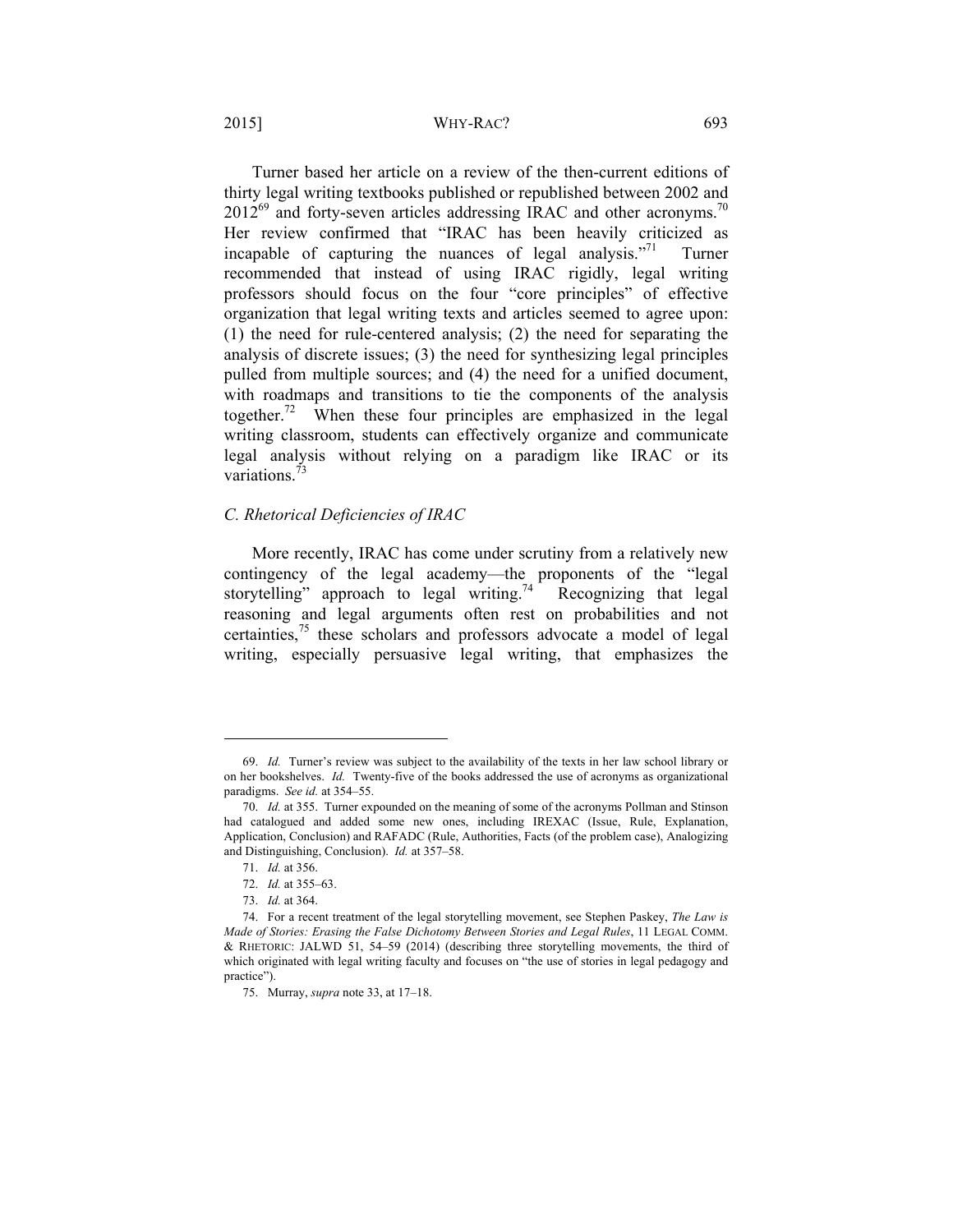importance of the three pillars of classical rhetoric—logos, ethos, and pathos—in effective legal writing.<sup>76</sup>

More than fifteen years ago, Joel Cornwell observed that the nature of language "precludes any algorithmic formula for ethical decisionmaking."<sup>77</sup> Thus, "the IRAC model is undesirable, particularly if steps are not taken to demonstrate to the student that it is a model of conversational rhetoric as opposed to a model of logical calculus."78 Put another way, IRAC is a "clip-clop formula [that] allows students to traverse the legal landscape in a methodical manner" but that is "not structured to appeal to the reader's innate 'understanding'" of the narrative of a situation.<sup>79</sup>

Consistent with these views, the legal storytelling movement has gained traction in recent years as an alternative way of thinking about legal writing. Proponents of legal storytelling echo Cornwell's criticism of IRAC: "The paradigm is, of course, a very useful tool for constructing a legal proof, and it is welcome relief for struggling first-year students because it feels like an 'answer' in a year of study that is otherwise nothing but questions."<sup>80</sup> But they strongly assert IRAC's inadequacy: "The problem with IRAC . . . is that it doesn't have much room for people."<sup>81</sup>

 Think about this. "I" refers to the legal issue under consideration. No people in there. The same goes for "R," the rule, which refers to the legal concepts and theories that will guide the court in reaching a decision. "A" has a bit of promise, if you take "A" to mean application, but even then, people are just objects upon which the rule operates. And if you take "A" to mean analysis, that is just more processing of the legal rule. The "C," or conclusion, is then just the legal conclusion that flows logically from the previous pieces.

Law, law, law. Where did all the people go in this process? $82$ 

-

81. *Id.*

 <sup>76.</sup> *See generally id.* (discussing the audience's perception of the advocate's ethos); Kenneth D. Chestek, *The Plot Thickens: The Appellate Brief as Story*, 14 LEGAL WRITING 127 (2008); Bret Rappaport, *Tapping the Human Adaptive Origins of Storytelling by Requiring Legal Writing Students to Read a Novel in Order to Appreciate How Character, Setting, Plot, Theme, and Tone (CSPTT) Are as Important as IRAC*, 25 T.M. COOLEY L. REV. 267 (2008).

 <sup>77.</sup> *See* Cornwell, *supra* note 31, at 1092.

 <sup>78.</sup> *Id.* 

 <sup>79.</sup> Rappaport, *supra* note 76, at 272.

 <sup>80.</sup> *See* Chestek, *supra* note 76, at 129.

 <sup>82.</sup> *Id.* at 129–30.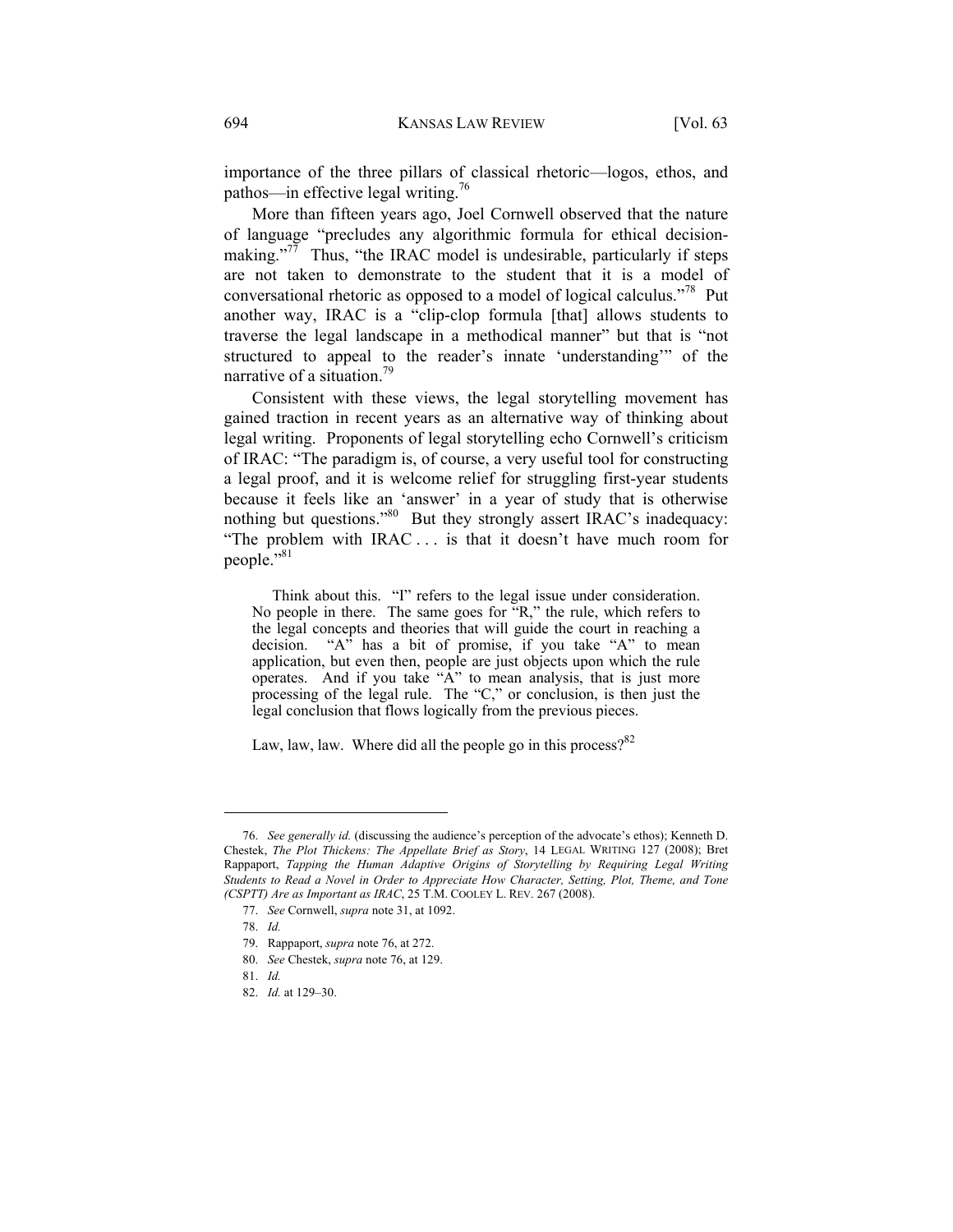In the applied storytelling realm, IRAC is viewed simply as one possible method of constructing small pieces of the larger puzzle that is an appellate brief—as "merely one type of material that a writer can use to construct a solid brief. $183$  The central elements of storytelling setting, conflict, character, point of view, theme, and plot—form the toolkit of the brief writer.<sup>84</sup> And IRAC may or may not be compatible with these elements.

For example, Kenneth Chestek has noted that when a brief is not attentive to the element of character, it misses the opportunity to persuade the reader through *pathos*—that is, through identification with the client and sympathy for the client's position. $85$  But IRAC, which focuses "primarily on rule-based reasoning to the exclusion of other forms of reasoning," leaves little room for character development.<sup>86</sup> Thus, to the extent we emphasize IRAC as a rigid organizational tool, we may inhibit the development of our students' ability to move beyond the legal rules to the "heart" of a case when they seek to communicate an analysis to a legal reader.

## III. PEDAGOGICAL DEFICIENCIES OF IRAC

In light of all of these criticisms, why does IRAC remain the chief pedagogical tool for teaching legal writing? One scholar has suggested that IRAC "dominates the pedagogical landscape . . . because there are not many alternatives from which to choose" given legal writing's fairly recent emergence as part of the law school curriculum.<sup>87</sup> But in today's legal education landscape, where more is known than ever before about how novice law students learn, there are compelling pedagogical reasons to revisit how and when IRAC is presented in the first year of law school.

### *A. The Complex Subsidiary Skills Required for IRAC*

Aside from IRAC's inherent deficiencies, it is problematic for 1Ls because using IRAC effectively requires new law students to tap into a number of subsidiary skills that, for many, may still be poorly

 <sup>83.</sup> *Id.* at 132.

 <sup>84.</sup> *Id.* at 137.

 <sup>85.</sup> *Id.* at 143–44.

 <sup>86.</sup> *Id.*

 <sup>87.</sup> Kedia, *supra* note 41, at 164–65.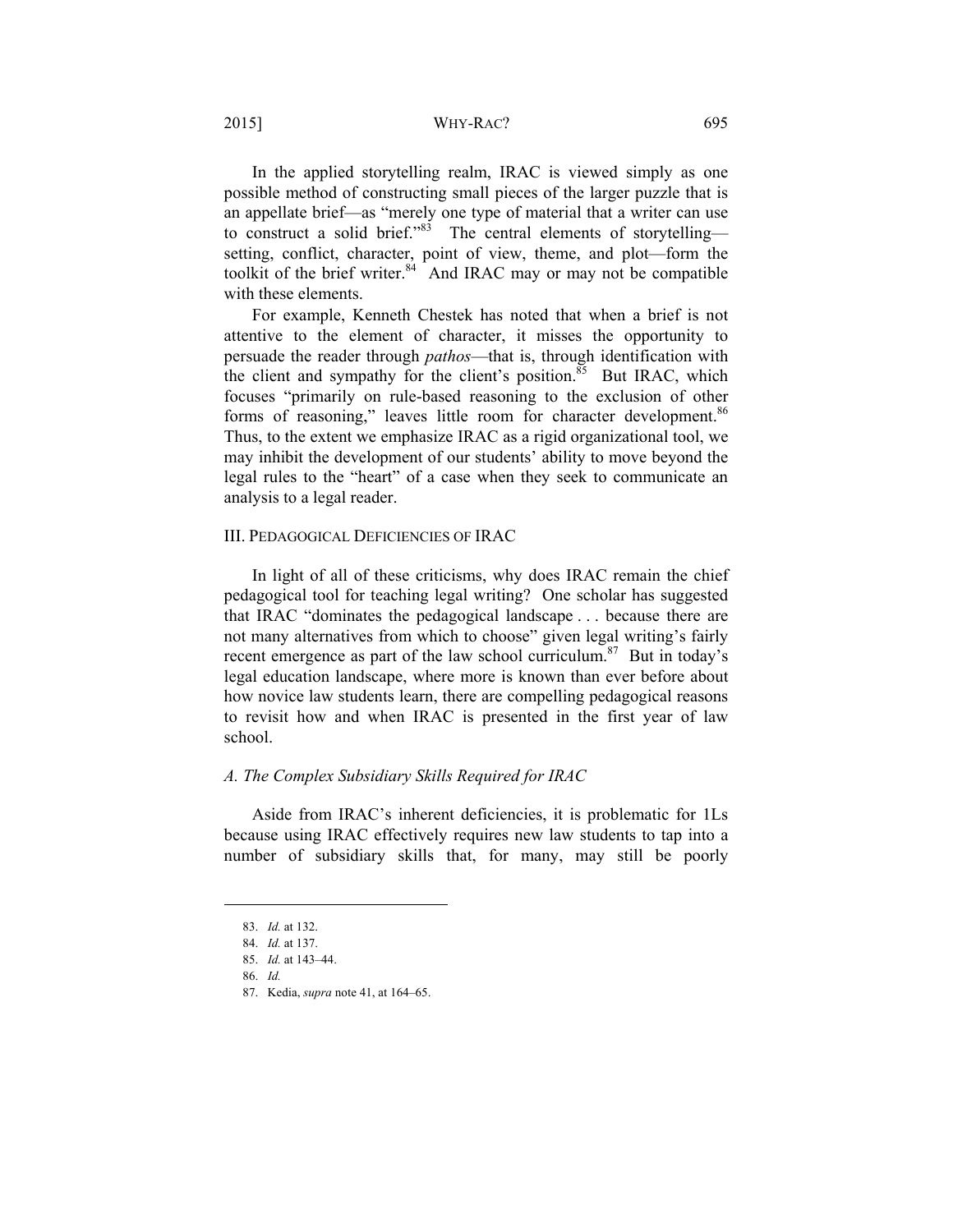developed.<sup>88</sup> In 2009, on the heels of the Carnegie Report, Nelson P. Miller and Bradley J. Charles undertook to catalogue these subsidiary skills to support their recommendation that "law schools must make plain how and what it is that students are required to learn."<sup>89</sup>

Miller and Charles recognized IRAC as "the generally accepted way of representing legal analysis" and "assume[d] that students should use it."<sup>90</sup> Nonetheless, in the next breath, they called IRAC "oversimplified" and then proceeded for the remainder of the article to identify and explain no fewer than sixteen subsidiary skills students must "master" to effectively use IRAC. $91$ 

The first category of skills, labeled *preparatory skills*, includes *thinking* and *reading*.<sup>92</sup> In this context, *thinking* refers to the "practices" that promote effective thinking," including mental energy, concentration, memory, sensory integration, organization, and "other mental states."<sup>93</sup> *Reading* includes the use of such strategies as "readiness, purpose, rereading, anchoring, evaluating, and hypothesizing" (as opposed to "only linear reading strategies like highlighting, paraphrasing, noting detail, and making margin notes").  $94$ 

How does this analytic reading strategy relate to the IRAC framework? First, students must read to know the rule—the *R* of IRAC. Second, reading will help the student develop legal application skills—the *A* of IRAC. And, lastly, students will gain practice with IRAC and its subsidiary skills every time they read a case because *each case follows the IRAC format*.

But each of these relationships between reading and IRAC is suspect. First, legal educators are keenly aware of the time and effort it takes for

 <sup>88.</sup> Nelson P. Miller & Bradley J. Charles, *Meeting the Carnegie Report's Challenge to Make Legal Analysis Explicit—Subsidiary Skills to the IRAC Framework*, 59 J. LEGAL EDUC. 192, 193 (2009).

 <sup>89.</sup> *Id.*

 <sup>90.</sup> *Id.*

 <sup>91.</sup> *Id.* at 193–94. As I have discussed in previous articles, I do not view the law, or legal writing, as a "mastery subject." *See* Miriam E. Felsenburg & Laura P. Graham, *A Better Beginning: Why and How to Help Novice Legal Writers Build a Solid Foundation By Shifting Their Focus From Product to Process*, 24 REGENT U. L. REV. 83, 90 (2012) [hereinafter *Better Beginning*] (encouraging law professors to deliberately teach students that "they will never learn all of the law or *master* it" (emphasis added)).

 <sup>92.</sup> Miller & Charles, *supra* note 88, at 194–96.

 <sup>93.</sup> *Id.* at 194–95.

 <sup>94.</sup> *Id.* at 196.

 <sup>95.</sup> *Id.* (emphasis added).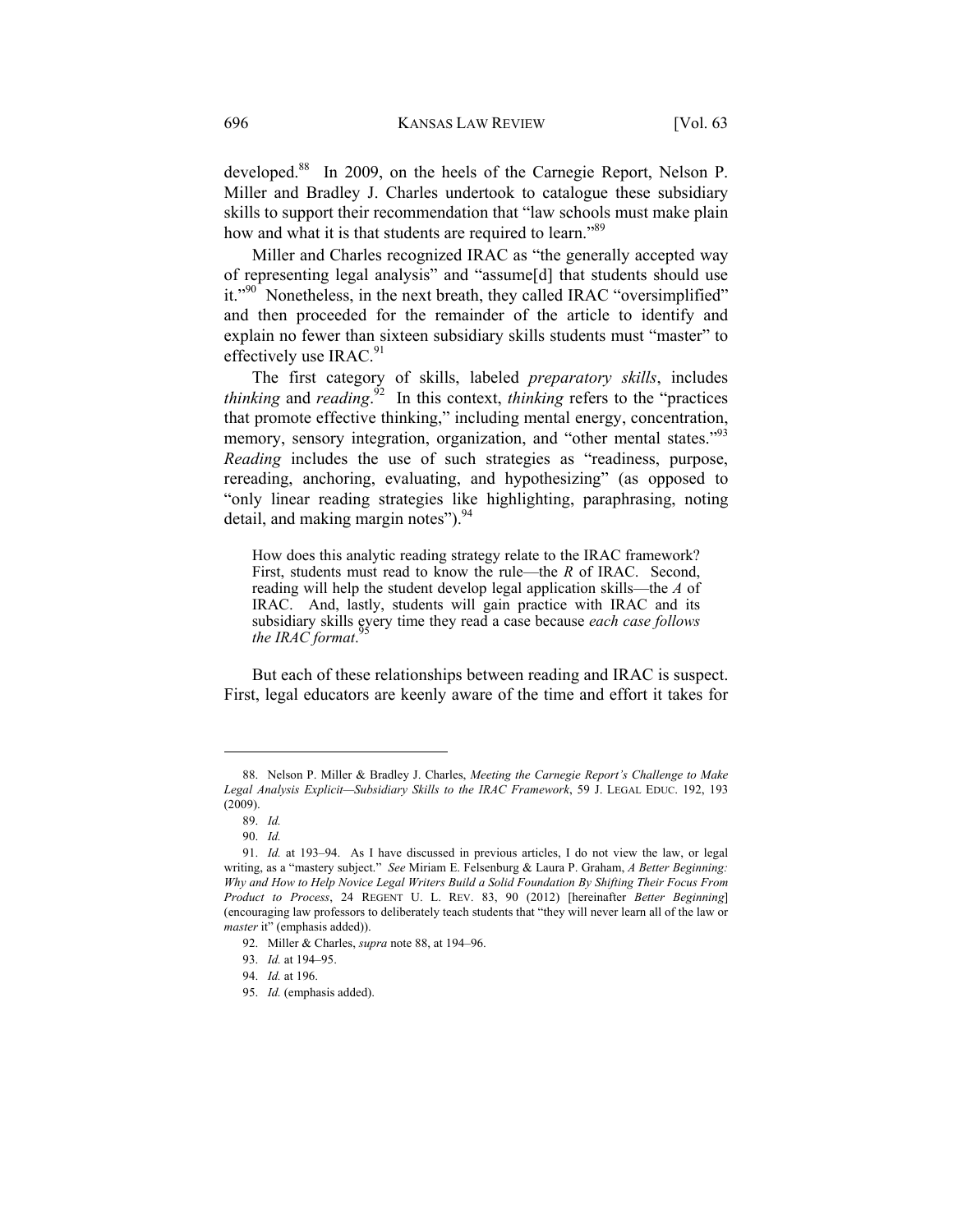novice law students to learn to read cases and other authorities efficiently and effectively.<sup>96</sup> Professor Ruth Ann McKinney has noted:

Take time to read with your students—carefully, closely, attentively and you may find many who are reading inefficiently (if dutifully) and ineffectively, identifying the wrong purpose for their reading and taking a remarkable amount of time without engaging in a meaningful way with the text. Other students, frustrated with their own inefficiency or inability to draw meaning from their reading, take shortcuts (becoming over-dependent, for example, on study aids or computer-based highlighted text) or give up on reading altogether.

Second, to say that students must be able to "read to know the rule the *R* of IRAC"—takes us back to Professor Sinclair's objections about the indeterminate nature of common law rules.<sup>98</sup> Many seasoned lawyers still struggle with articulating *the rule* of any given case or group of cases; how much greater the struggle is for novice law students!

Third, the statement that "each case follows the IRAC format" is simply false, at least in light of the way most law professors present IRAC.<sup>99</sup> In fact, very few opinions follow the IRAC "formula," if that is understood to mean that they begin by stating the issue, continue by announcing the rule, and then proceed to clearly apply that rule to the facts of the case.<sup>100</sup>

Thus, while I agree that analytic reading is an essential preliminary skill to sound legal analysis, I disagree with the supposition that novice law students have the requisite analytic reading skills to smoothly transition into the world of IRAC, which they are often forced to enter on Day One of legal writing class.

The second category of subsidiary skills Miller and Charles identified is *conceptual skills*.<sup>101</sup> In this category are *conceptualizing*,<sup>102</sup>

 <sup>96.</sup> *See, e.g.*, RUTH ANN MCKINNEY, TEACHER'S MANUAL TO ACCOMPANY READING LIKE A LAWYER TIME SAVING STRATEGIES FOR READING LAW LIKE AN EXPERT 5 (2d ed. 2013) (noting that as a result of changes in early public education, students "read far less today than did their peers of ten or twenty years ago"); *see also Better Beginning*, *supra* note 91, at 99–103 (recognizing that close, active reading is a key component of the pre-writing process and detailing methods that beginning law students should employ when reading and assessing legal authorities).

 <sup>97.</sup> MCKINNEY, *supra* note 96, at 6.

 <sup>98.</sup> *See generally* Sinclair, *supra* note 19.

 <sup>99.</sup> Miller & Charles, *supra* note 88, at 196.

 <sup>100.</sup> *See* Benfield, *supra* note 17, at 17 (noting that "very few opinions by good (or bad—but more often bad) judges use an IRAC-type system."); *see also* John Leubsdorf, *The Structure of Judicial Opinions*, 86 MINN. L. REV. 447, 451 (2001) ("The judicial opinion, despite its familiarity and the dullness of many of its exemplars, turns out to be an unexpectedly complicated and subtle genre, comparable in these respects to more traditional literary genres.").

 <sup>101.</sup> Miller & Charles, *supra* note 88, at 194.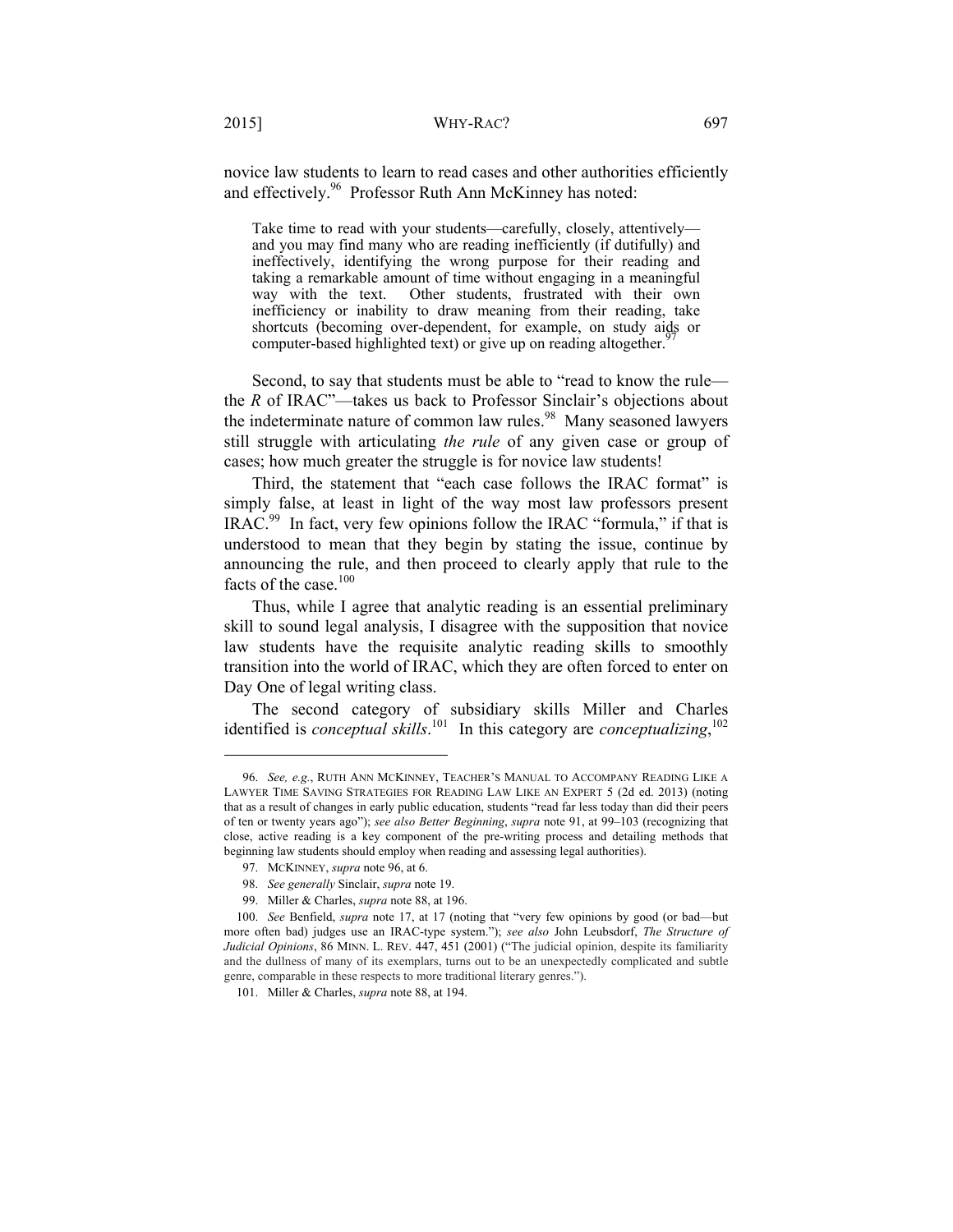*reasoning*, <sup>103</sup> *generalizing*, <sup>104</sup> *specifying*, <sup>105</sup> and *hypothesizing*. 106 Again, very early in the first semester, law students certainly have not "mastered" these skills and, in fact, may not have ever been taught to consciously employ them. These are skills that most law students develop over a long time and with much practice.

The third category of subsidiary skills Miller and Charles identified is *logical skills*:<sup>107</sup> deducing,<sup>108</sup> inducing,<sup>109</sup> and *abducing*.<sup>110</sup> Miller and Charles posited that deductive reasoning is the most familiar of these three skills, because it follows the classic syllogism that starts with a major premise, followed by a minor premise, followed by a conclusion.111 Miller and Charles enthused, "This syllogism is centuries old; so it's no wonder that IRAC, which mirrors this syllogism, makes so much sense!"<sup>112</sup>

However, as Miller and Charles then noted, deductive reasoning "may appear to be mechanical but . . . can involve such an array of different mental activities in different settings that it probably involves as

When events have already occurred and the facts about them are well known, lawyers will often hypothesize other facts to fully appreciate the ... known facts. Generating hypothetical scenarios to compare and contrast other situations helps lawyers holistically judge the matter at hand. It is a form of inductive reasoning that constructs picturestories as metaphorical imagery, similar to reasoning by analogy.

 <sup>102.</sup> *Id.* at 199–202. The "ability to acquire, recall, and use" appropriate concepts is what makes lawyers "expert at legal analysis." *Id.* at 200. Important aspects of conceptualizing include "word recognition" (recalling and using the right words, as symbols for larger meaning), assembling schema for the structure of connected concepts, and "cognitive map[ping]" (creating "mental picture[s] or outline[s] connecting schemas to other schemas"). *Id.* at 200–01.

 <sup>103.</sup> *Id.* at 202–04. *Unreasoned thinking* occurs when law students "think and decide primarily on the basis of [cause-and-effect] and personal preference or influence." *Id.* at 203. *Reasoned thinking* considers a statement's *content* rather than its cause or author, examining "different possible goals, purposes, policies, interests, and meanings." *Id.*

 <sup>104.</sup> *Id.* at 204–05. *Generalizing* involves "synthesiz[ing] rules and holdings to state more general rules of law before applying those rules to other specific cases." *Id.* at 204. The skill of generalizing is "one way to create the *R* of IRAC." *Id.* at 205. Students also need to evaluate what is and is not a fair generalization. *Id.* 

 <sup>105.</sup> *Id.* at 205–06. "Students must develop the skill of determining whether and how to make a rule more specific to a certain situation or application." *Id.* at 205.

 <sup>106.</sup> *Id.* at 206–07. Miller and Charles apparently relate this skill to the *A* of IRAC:

*Id.* at 207.

 <sup>107.</sup> *Id.* at 208.

 <sup>108.</sup> *Id.*

 <sup>109.</sup> *Id.* at 209.

 <sup>110.</sup> *Id.* at 210.

 <sup>111.</sup> *Id.* at 208. For a discussion of IRAC as it relates to classical rhetoric, see *supra* Part II.C. 112. *Id.*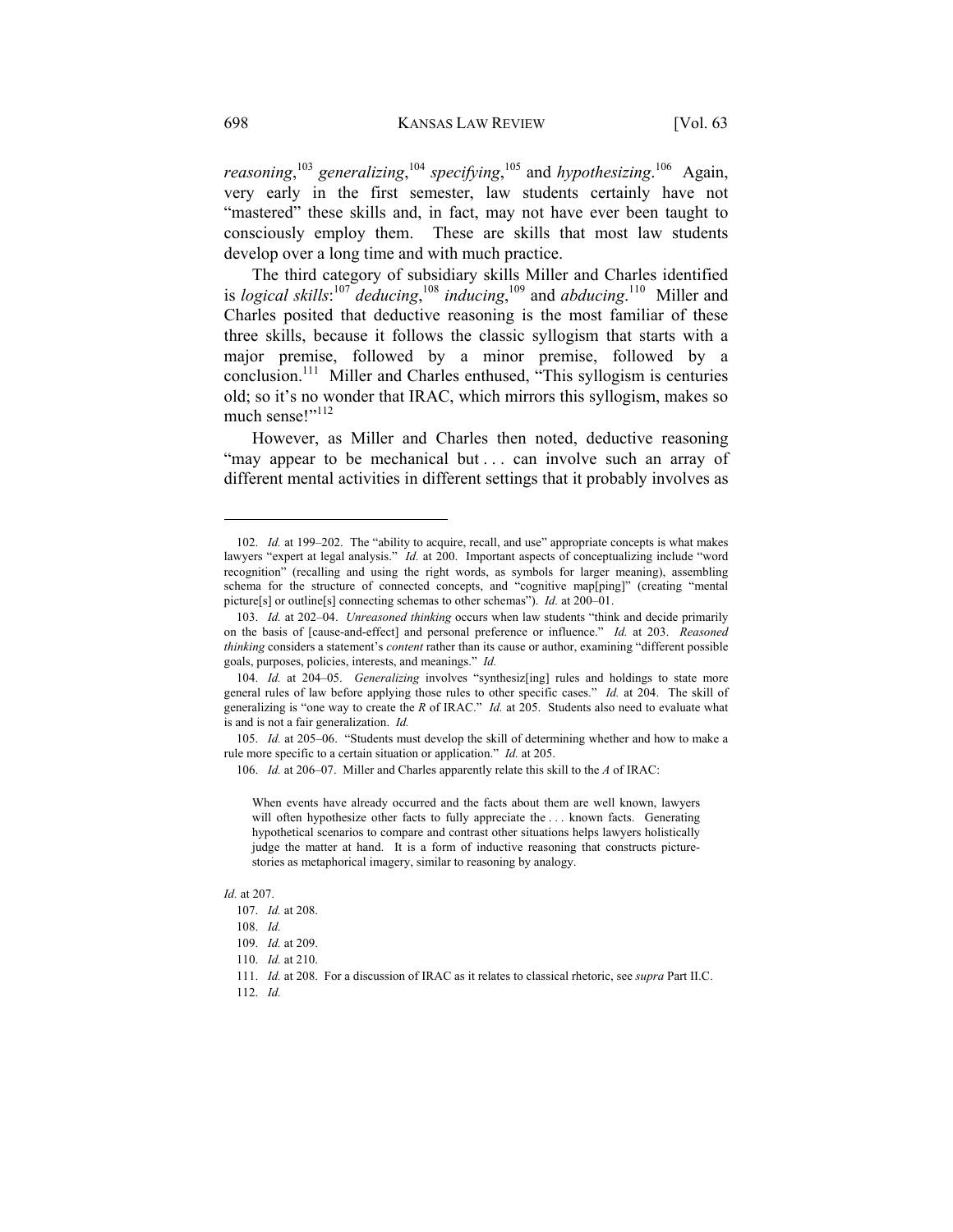much art as science."<sup>113</sup> They also recognized that inductive reasoning (most commonly accomplished through analogy), and not the more familiar deductive reasoning, is often the bread and butter of highly skilled trial lawyers, who often rely on storytelling to lead the court to the desired outcome.<sup>114</sup> And as for abductive reasoning, how many longtime lawyers, much less novice law students, can define that term? $115$  In fact, I fear that even the word "syllogism" means nothing to a large percentage of today's 1Ls. Thus, to say that IRAC simply mirrors the classic logical syllogism does nothing to advance most students' ability to use IRAC effectively.

As if these three categories of subsidiary skills were not enough, there is yet a fourth: *evaluating skills*. <sup>116</sup>These consist of *evaluating*, 117 contrasting,  $^{118}$  scaling,  $^{119}$  satisfying,  $^{120}$  weighing,  $^{121}$  and quantifying.  $^{122}$ 

 $\overline{a}$ 

116. *Id.* at 211–18.

117. *Id.* at 211-14. Students must learn to "evaluat[e] arguments to determine the logical fitness of an assertion or premise. Evaluation has to do with making sound judgments, which of course is necessary to give sound legal advice." *Id.* at 211. And the skill of evaluation itself has five subsidiary skills: "*identifying* the assertion, argument, or premise" to be evaluated, *questioning* it, *judging* what evidence is *relevant*, *deciding* whether that evidence is *consistent* with the premise and *sufficient* to establish it in the mind of a reasonable person, and *identifying the implications* of possible outcomes. *Id.* at 211–14 (emphasis added).

 118. *Id.* at 214–15. *Contrasting* involves usefully comparing the hypothetical scenarios generated through the skill of hypothesizing with the facts of the case at hand ("the nuts and bolts of reasoning by analogy"). *Id.* at 214.

 119. *Id.* at 215–16. *Scaling* allows students to contrast hypothetical scenarios by placing them "along a spectrum or continuum from exaggerated contrasting points at either end." *Id.* at 215.

 120. *Id.* at 216–17. Miller and Charles note that often it is uncertain whether an element is satisfied: "Although 'satisfying' an 'element' may sound scientific, a lawyer need not conclude with certainty. The art of being a lawyer is often in reaching appropriately qualified conclusions as to whether an element has been satisfied." *Id.* at 217.

 121. *Id.* at 217–18. *Weighing* is the skill needed when a legal test has factors rather than elements; students must first develop a list of factors; next, align the case facts with the factors to which they relate; and finally, conclude which side each factor favors. *Id.* at 217. As we studied the role of pre-writing in first-year legal writing courses, Professor Felsenburg and I discovered that each of these three steps in the *weighing* process is immensely challenging for new law students, even in the simplest scenario. Our *Pre-Writing Handbook* devotes an entire chapter to identifying relevant factors, constructing a visual to represent the factors, and then inserting case facts into the visual; it then devotes another entire chapter to evaluating the strength of each factor and reaching a reasonable conclusion. *See* PRE-WRITING HANDBOOK, *supra* note 34, at 89–115.

 <sup>113.</sup> *Id.*

 <sup>114.</sup> *See id.* at 207–08.

 <sup>115. &</sup>quot;To abduce is to infer that something may exist from the existence of other matters that are sometimes connected with the matter inferred. . . . Abductive reasoning is not, strictly speaking, a form of logic and can produce errors." *Id.* at 210. Miller and Charles did not explain how the skill of abductive reasoning relates to IRAC other than to state that it is "an evaluative aid toward finding an answer or solution," presumably by allowing lawyers to draw reasonable inferences that will lead to further fact-finding. *Id.*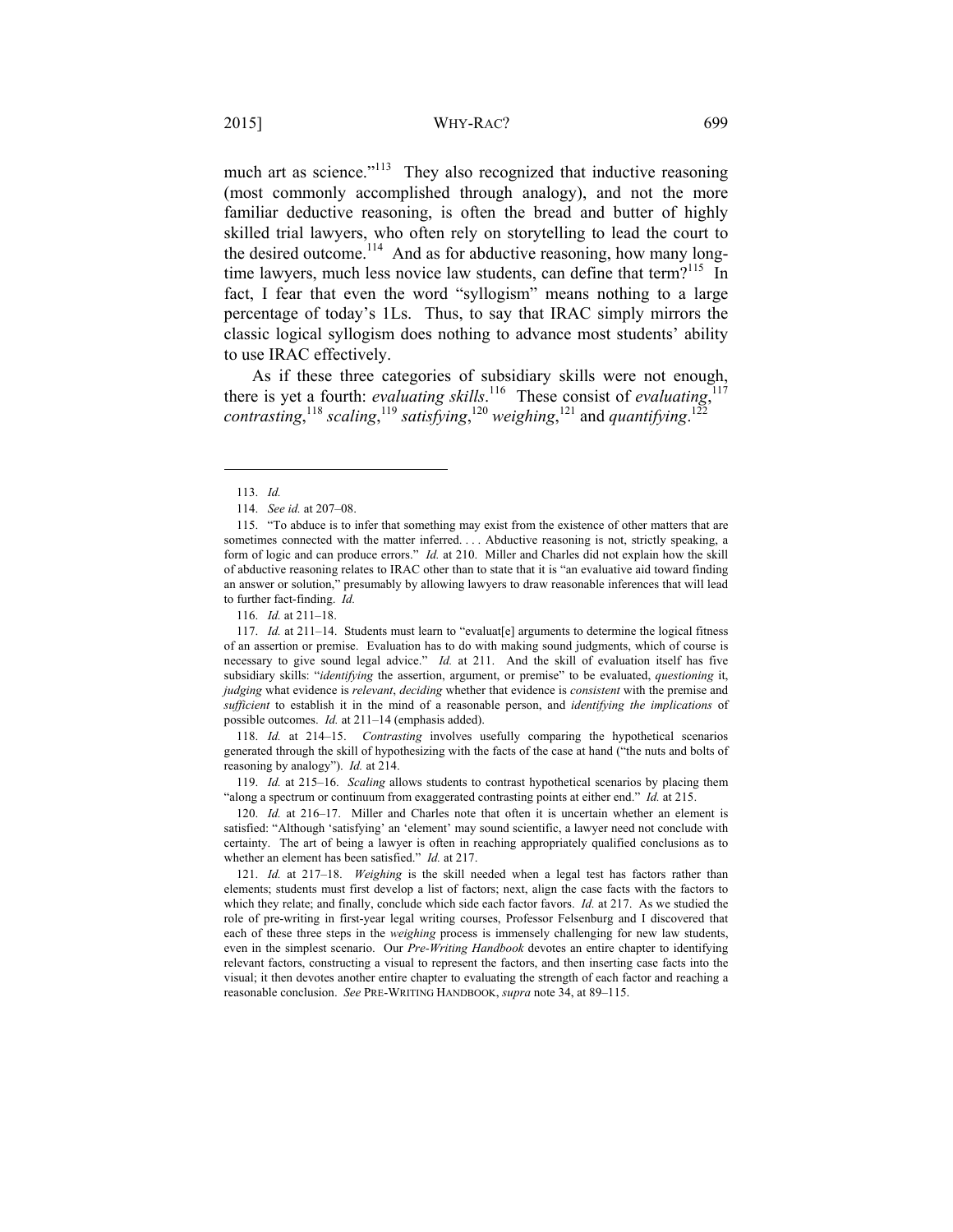### 700 KANSAS LAW REVIEW [Vol. 63

Of course, legal educators recognize the value of these skills and actively seek to help their students develop them. But I disagree that teaching these subsidiary skills will promote "[e]arly mastery of learning" among law students.<sup>123</sup> Simply put, legal analysis is not a mastery subject. Certainly in the very early part of the 1L year, when many legal writing professors introduce IRAC, very few students possess the subsidiary skills that Miller and Charles considered necessary to use the formula effectively.

# *B. Novice Students' Lack of Schemata for Constructing Knowledge*

Many legal writing texts purport to teach students how to master legal writing—or, put another way, how to be "expert" legal writers.<sup>124</sup> But I am convinced that the most that can be expected of 1Ls is that by the end of the year they will be "competent novices" at legal writing.<sup>125</sup>

Susan Provenzano and Leslie Kagan have summarized well the differences between expert legal writers and novice legal writers:

[E]xpert legal writers adopt specific rhetorical strategies for producing well-organized, precise, and deep legal analysis. They use reflective writing techniques and approach the writing process recursively, moving from global to local concerns and back, and from parts to wholes and back. Expert legal writers are also able to step back from their writing and imagine audience needs and responses. The expert's written product is thus reader-centered, with a clear focus on the document's communicative purpose. Novice legal writers, on the other hand, tend to view the writing process as linear, cannot remove themselves from their writing, and concentrate on telling what they know irrespective of their audience's needs. The result is a "knowledge-telling" document that memorializes the writer's thought processes but is not of great use to the reader. $126$ 

 <sup>122.</sup> Miller & Charles, *supra* note 88, at 218–19. *Quantifying* involves being able to clearly understand and communicate the level of certainty of legal conclusions, which, as Miller and Charles recognize, "involves not only judgment but experience." *Id.* at 219.

 <sup>123.</sup> *Id.*

 <sup>124.</sup> *See, e.g.*, NANCY L. SCHULTZ & LOUIS J. SIRICO, JR., LEGAL WRITING AND OTHER LAWYERING SKILLS 1 (5th ed. 2010) (stating that students will "master an approach that emphasizes precision, good organization, and plain English"); JOHN C. DERNBACH ET AL., A PRACTICAL GUIDE TO LEGAL WRITING & LEGAL METHOD xxv (5th ed. 2013) ("With time and practice, the finer points of legal writing and legal method can be mastered.").

 <sup>125.</sup> *See* Michael Hunter Schwartz, *Teaching Law Students to Be Self-Regulated Learners*, MICH. ST. L. REV. 447, 449 (2003) (suggesting that even by the end of three years of law school, our students are, at most, "competent novice lawyers"); *see also Better Beginning*, *supra* note 91, at 92.

 <sup>126.</sup> Susan E. Provenzano & Lesley S. Kagan, *Teaching in Reverse: A Positive Approach to Analytical Errors in 1L Writing*, 39 LOY. U. CHI. L.J. 123, 162 (2007).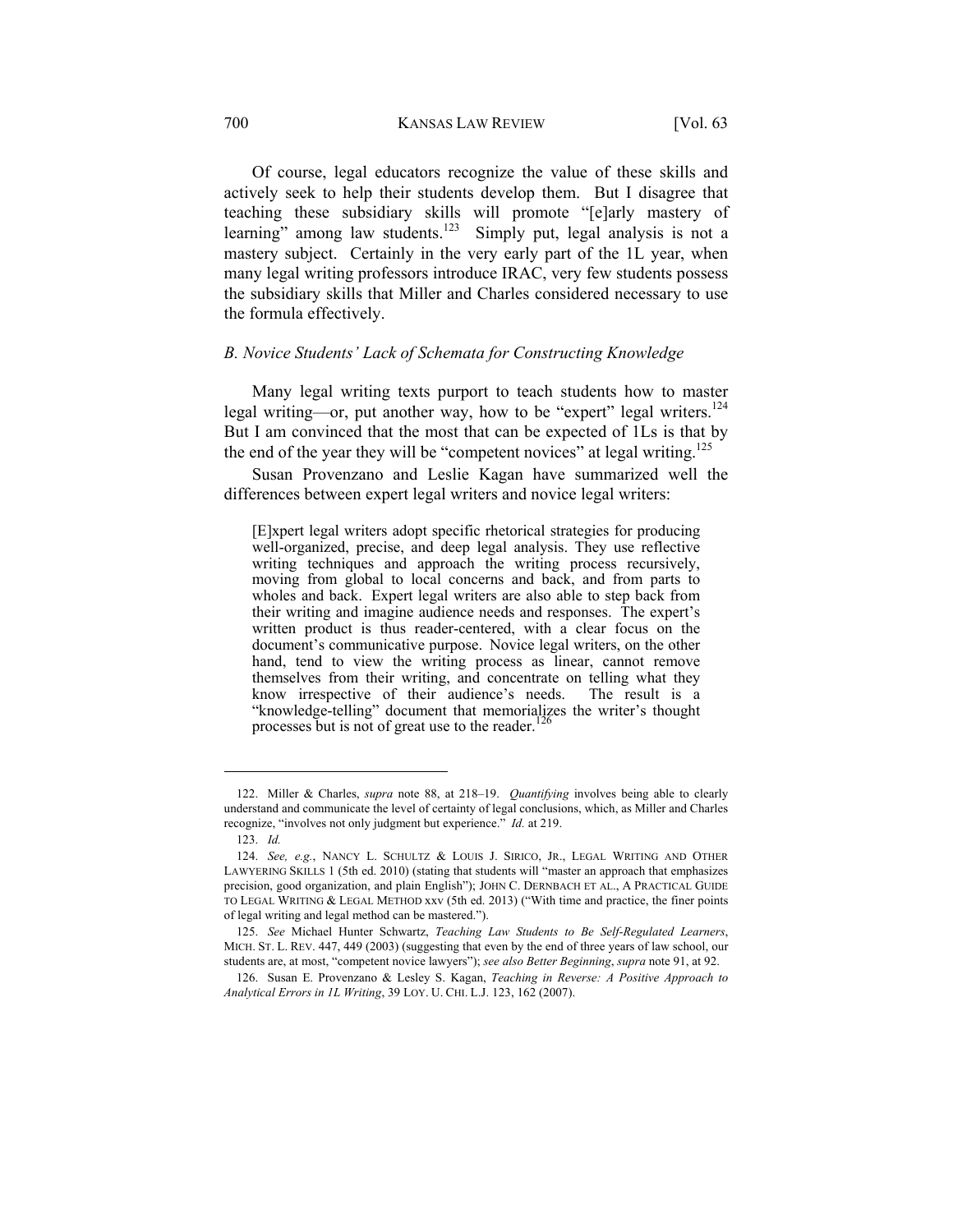Given these differences, IRAC as an organizational formula is an ineffective vehicle for moving students from novice even to competent novice, much less for moving them from novice to expert.

As newcomers to the "discourse community" of the law, $^{127}$  1Ls have an immediate need to develop "domain-specific schemata"<sup>128</sup> for learning within that community. This includes substantive schemata—contexts for learning substantive doctrines and concepts—and, perhaps more relevant in the legal writing classroom, a syntactical schema.<sup>129</sup> A syntactical schema comprises an understanding of "components of the legal system [and] the interrelationship of the various components," as well as "the conventions of the discourse and . . . the function and interrelationship of the basic units contained in the structure of the discourse."<sup>130</sup>

Of course, IRAC is one such syntactical schema—it describes the units of discourse within the legal profession.<sup>131</sup> Thus, it makes sense to introduce IRAC as a framework for legal *analysis* very early on perhaps on Day One of the first semester. And it might make sense to base students' first writing assignment on IRAC—but this assignment should be very narrowly tailored and simple: one clear issue, one clear rule, one straightforward factual application, and one fairly easy conclusion.<sup>132</sup> And the evaluation of this assignment should not be related to students' written *product*, but to their analytical *process.* 133

Paula Lustbader, in an important article on the cognitive learning process of law students,<sup>134</sup> analogized this learning process to the process

 <sup>127.</sup> *See* Nancy Soonpaa, *Using Composition Theory and Scholarship to Teach Legal Writing More Effectively*, 3 LEGAL WRITING 81, 87 (1997) ("Only when writers understand a new discourse community, such as the academic or professional discourse community, can they set operational goals that will allow them to meet the conventions of that new kind of writing.").

 <sup>128.</sup> *See* Paula Lustbader, *Construction Sites, Building Types, and Bridging Gaps: A Cognitive Theory of the Learning Progression of Law Students*, 33 WILLAMETTE L. REV. 315, 327 (1997) ("Without such schemata, a novice, who may understand the specifics of a substantive area, will be unable to use her knowledge effectively because she will not know the structure of the discourse, the order in which to present ideas, when to emphasize different concepts, and what information she needs to make explicit versus what information is understood implicitly.").

 <sup>129.</sup> *See id.* at 334.

 <sup>130.</sup> *Id.* at 334.

<sup>131.</sup> *Id.* Lustbader used the acronym (P)IRAC, including policy as a fundamental component of legal discourse. *Id.*

 <sup>132.</sup> *See* Edwards, *supra* note 48, at 7 (noting that IRAC works well only for the simplest analysis).

 <sup>133.</sup> *See generally* Felsenburg & Graham, *supra* note 91 (suggesting strategies for facilitating students' readiness and responsiveness to learning the *process* of legal analysis, including setting clear and reasonable non-mastery goals, emphasizing metacognitive skills, and incorporating prewriting into the first-year legal writing classroom).

 <sup>134.</sup> *See generally* Lustbader, *supra* note 128.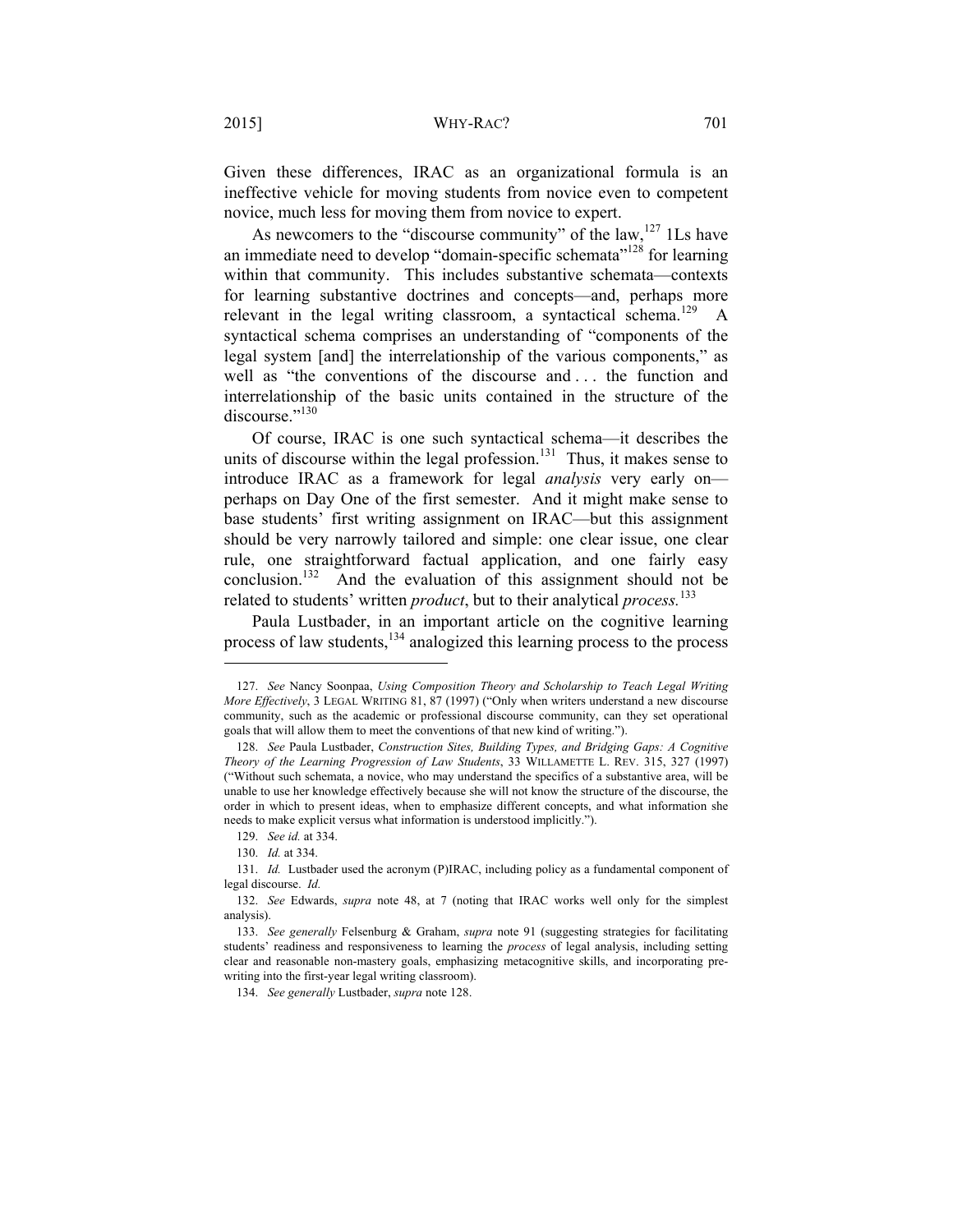of constructing a house. Lustbader posited that beginning law students begin at the *preconstruction* site and from there must bridge the gap to *technician*. 135 "The gap between Preconstruction and Technician is the transition students make from being nonlaw students to law students.<sup>"136</sup> I believe that IRAC's function in legal writing pedagogy should be primarily to bridge this gap.

Lustbader asserted that when students have bridged the gap from Preconstruction to Technician, they have "beg[u]n to learn basic syntactical and substantive schemata" of the legal discourse community.<sup>137</sup> Technicians can "mechanically apply basic concepts and methods to familiar problems. However, they cannot transfer their understanding to a problem that has slight variations from previous ones because they have not developed the underlying principles or schemata sufficiently."<sup>138</sup> Thus, while technicians can "adhere strictly to the (P)IRAC structure in articulating their analysis," this adherence "often creates a form-over-substance problem."139

Interestingly, the next stage in Lustbader's construction process is Drafter.<sup>140</sup> The tasks she described in the Drafter stage sound suspiciously like the tasks we often expect our students to perform after just a few weeks of legal writing instruction. Noting that "[t]he transition from Technician to Drafter is difficult," Lustbader suggested that "[w]hereas in the Technician site it was enough for students to apply a schema by rote, as Drafters they must learn to transfer their knowledge to new situations and understand why they would apply the doctrine or policy."141

It is at this stage that I think rigid insistence on IRAC as *the* organizational tool for *writing* is most dangerous.<sup>142</sup> We should not be

 <sup>135.</sup> *Id.* at 330.

 <sup>136.</sup> *Id.*

 <sup>137.</sup> *Id.* at 331.

 <sup>138.</sup> *Id.*

 <sup>139.</sup> *Id.* at 332.

 <sup>140.</sup> *Id.* at 340.

 <sup>141.</sup> *Id.*; *see* Fine, *supra* note 50, at 7–8 (observing that "if given the opportunity, students will react, rather than constructively create methods of analysis or challenge competing approaches. Giving students a convention within which to operate frustrates our efforts to develop in students an understanding of the process of legal analysis by deconstructing the various steps, and then structuring an analytic framework appropriate to a given task.").

 <sup>142.</sup> I do think there is room for talking about IRAC throughout the legal writing course, but only as a *pre-writing* tool. We can thus reinforce the valuable schema that IRAC provides our students as they improve their ability to *analyze* legal problems without stifling their ability to move forward as legal writers—for example, from Technician to Drafter. For a detailed discussion of how IRAC can fit into the pre-writing process, see *infra* Parts V–VI.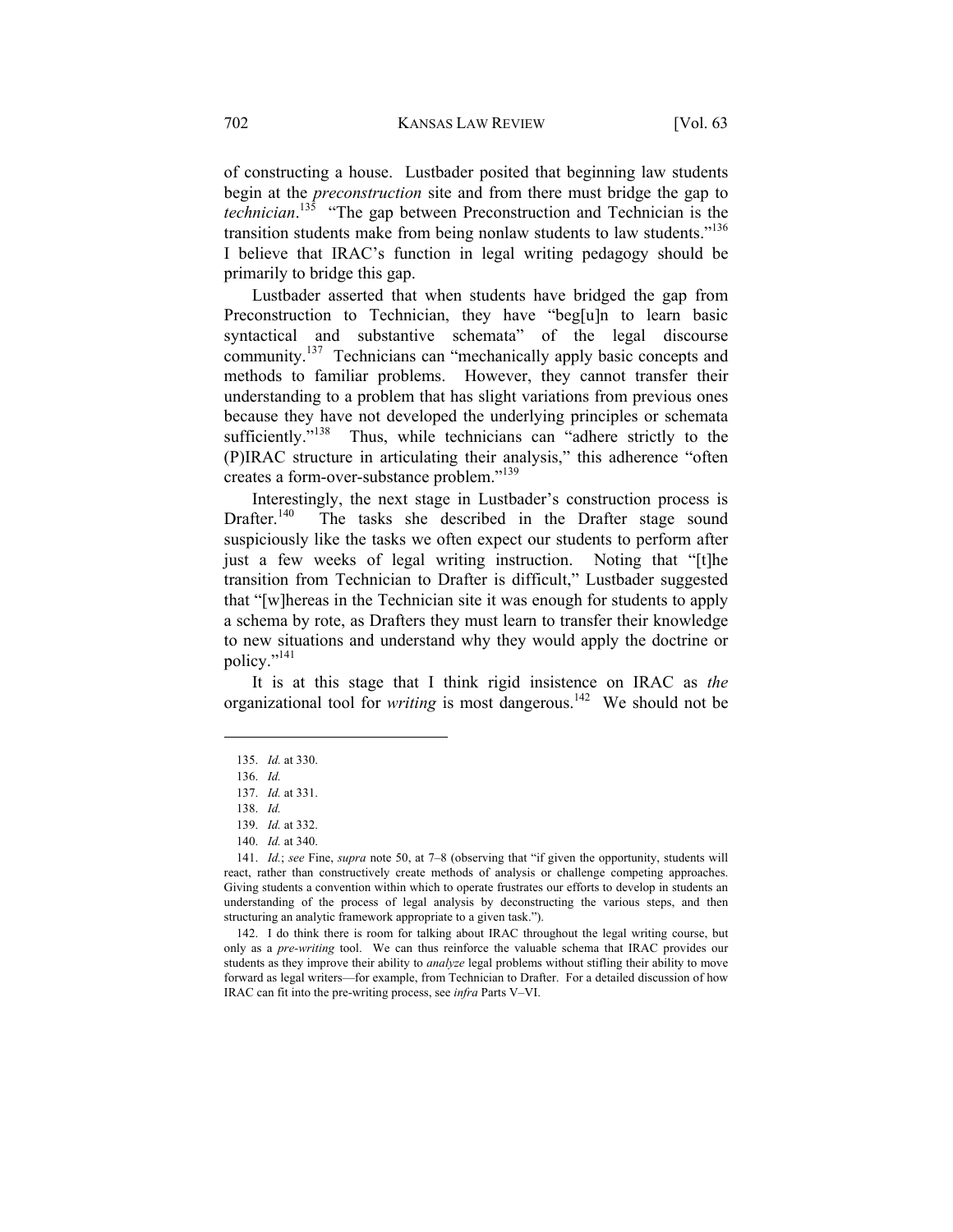encouraging our students to continue to adhere to a superficial organizational structure when our goal is to help them move fairly quickly but confidently to more complex analysis and writing.<sup>143</sup> Rather, as I argue in Part V,<sup>144</sup> we should use IRAC as a *pre-writing* tool and draw on other methods of teaching written organization that better promote our students' cognitive growth as members of the legal discourse community.

## IV. PRACTICAL DEFICIENCIES OF IRAC

Perhaps the most concerning criticism of IRAC comes not from the legal academy, but from practitioners, who loudly call for better writing among new lawyers.<sup>145</sup> Judges and senior lawyers complain that new lawyers are deficient in many areas of writing: conciseness, organization, analytical skills, precision, mechanics, and the list goes on.<sup>146</sup> The fact that practitioners are criticizing graduates' ability to organize their legal writing<sup>147</sup> suggests that the model of strict adherence to IRAC taught in most first-year programs is not producing good practical results.<sup>148</sup>

Even back in 1995, in the *Second Draft* issue devoted to IRAC, one former practitioner weighed in, expressing reservations about the "formfitted legal construct" of IRAC:

[IRAC] . . . forces unprepared students to learn the hard way, at the expense of their clients, that practicing law involves understanding facts first, "what happened" and the "how" and "why" of the mess that brought the parties to the last resort of dispute resolution. Today's lawyers have to understand the problem before they ever assist others in its practical resolution. Consequently, for them to jump from issue

 <sup>143.</sup> Lustbader noted that even at the Drafter stage, some novice students "may spend most of their time and mental energy reminding themselves of the conventions of the discourse." Lustbader, *supra* note 128, at 343. This suggests to me that overemphasizing IRAC for a prolonged period may drain our students of the mental energy they need to grow as legal analysts and writers.

 <sup>144.</sup> *See infra* Part V.

 <sup>145.</sup> *See generally Legal Education and Professional Development—An Educational Continuum, Report of The Task Force on Law Schools and the Profession: Narrowing the Gap*, 1992 A.B.A. Sec. of Legal Educ. & Admissions to the Bar 1 (commonly known as The MacCrate Report); WILLIAM M. SULLIVAN ET AL., EDUCATING LAWYERS: PREPARATION FOR THE PROFESSION OF LAW (2007) (commonly known as The Carnegie Report); Amy Vorenberg & Margaret Sova McCabe, *Practice Writing: Responding to the Needs of the Bench and Bar in First-Year Writing Programs*, 2 PHOENIX L. REV. 1 (2009); Kedia, *supra* note 41, at 148–49.

 <sup>146.</sup> Vorenberg & McCabe, *supra* note 145, at 9–13.

 <sup>147.</sup> Vorenberg & McCabe's survey revealed that over half of the lawyers surveyed said that new law graduates' writing was disorganized. *Id.* at 9.

 <sup>148.</sup> According to Vorenberg & McCabe, students reported that upon entering practice, they did "a lot of writing [but] were instructed to abandon the 'IRAC' model." *Id.* at 4–5.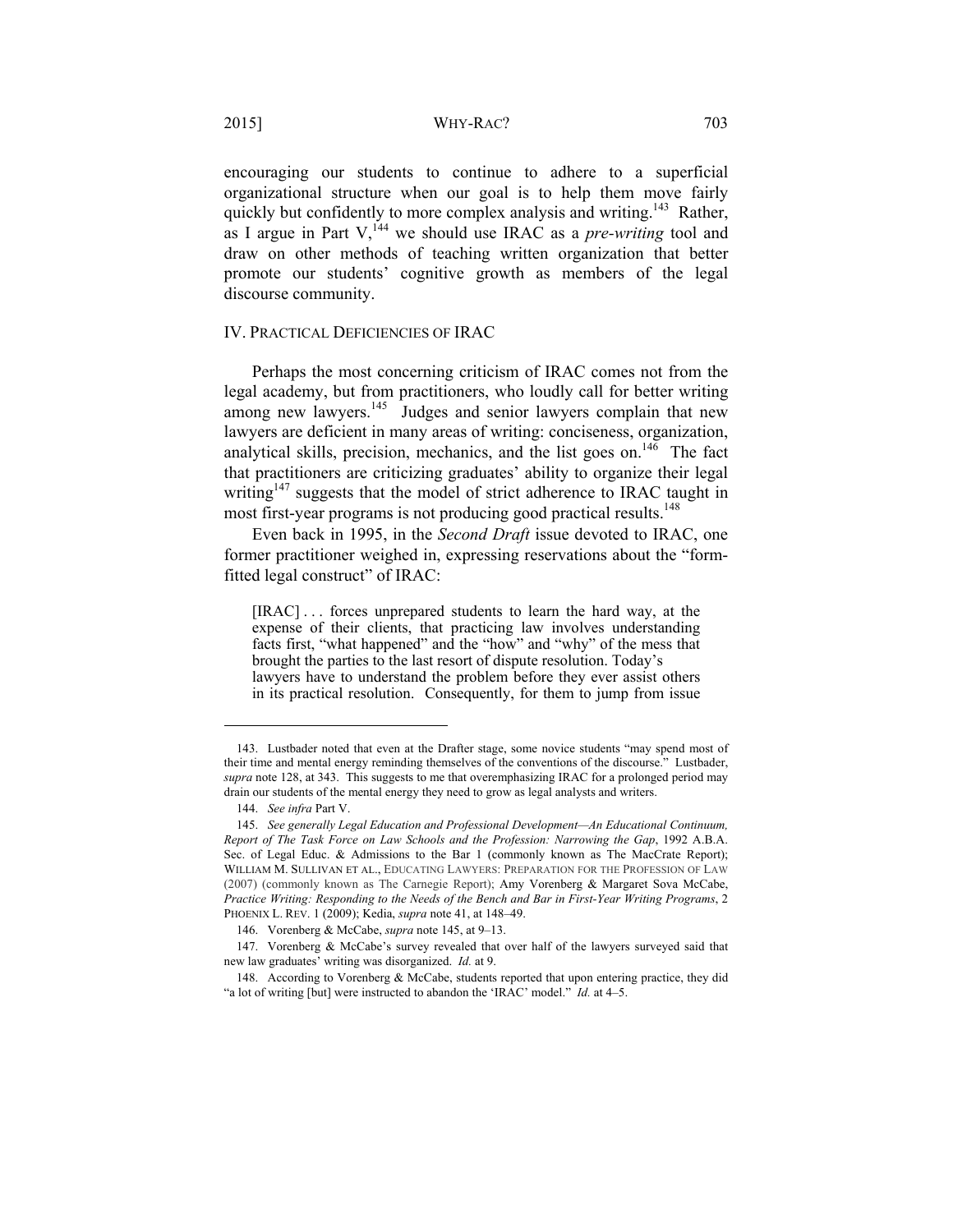to rule to application and conclusion is to fabricate a problem that fits the answer predetermined for them and set forth in the court's decision.

This concern was quantified to some extent in 2009, when Amy Vorenberg and Margaret Sova McCabe surveyed a small sample of trial judges from several states to determine how current legal writing programs can better equip their students to meet the demands of practice.150 The judges who responded agreed that clear organization is a key quality of good legal writing, but they had reservations about the IRAC paradigm.151 When asked, "Do you find IRAC effective or do you prefer organization that combines rule explanation with application to client facts?" several judges stated a preference for the latter.<sup>152</sup> They noted that "the use of an organizational paradigm that separates 'explanation' from 'application' is not helpful where a particular legal issue is settled and frequently before the court."<sup>153</sup> And the judges noted that even when an issue is not settled, the "complexity and nature of the issue" should dictate the structure and depth of analysis, not a set paradigm.<sup>154</sup>

Vorenberg and McCabe reported that "[m]ost of all, judges expressed a desire for writers to understand their task and vary their approach depending on the legal issue at hand."155 They concluded that legal writing students need "greater training in tailoring their analytic approach to the legal issue."<sup>156</sup> As part of this training, "law-school writing classes should be less rigid about using IRAC or similar organizational paradigms."<sup>157</sup>

 <sup>149.</sup> Manning Warren, *IRAC Response*, THE SECOND DRAFT (Legal Writing Inst., Tacoma, Wash.), Nov. 1995, at 19.

 <sup>150.</sup> Vorenberg & McCabe, *supra* note 145, at 3–4.

 <sup>151.</sup> *Id.* at 17.

 <sup>152.</sup> *Id.* 

 <sup>153.</sup> *Id.*

<sup>154.</sup> *Id.* at 7. Vorenberg and McCabe provided the judges with three briefs written by first-year law students. Two of the briefs were organized using the IRAC paradigm ("explaining the law first and then applying the law to the facts") and the other brief "allowed for greater organizational flexibility and often combined explanation of the law with application of client facts in the same paragraph." *Id.* at 14. Overall, the judges ranked the brief that took the "integrated approach" higher than the briefs that followed IRAC. *Id.* at 14–16.

 <sup>155.</sup> *Id.* at 17–18.

 <sup>156.</sup> *Id.* at 23.

 <sup>157.</sup> *Id.* "It is important that students do not learn that following IRAC or similar models automatically produces high-quality legal writing." *Id.* at 26. Vorenberg and McCabe advocate "allow[ing] students more opportunities to practice" varied writing skills "depending on audience and subject matter" and "facilitat[ing] more discussion about what analytical content the legal reader needs and the best way to provide it." *Id.* at 23, 27; *see also* Rebekah Hanley, *Becoming—or*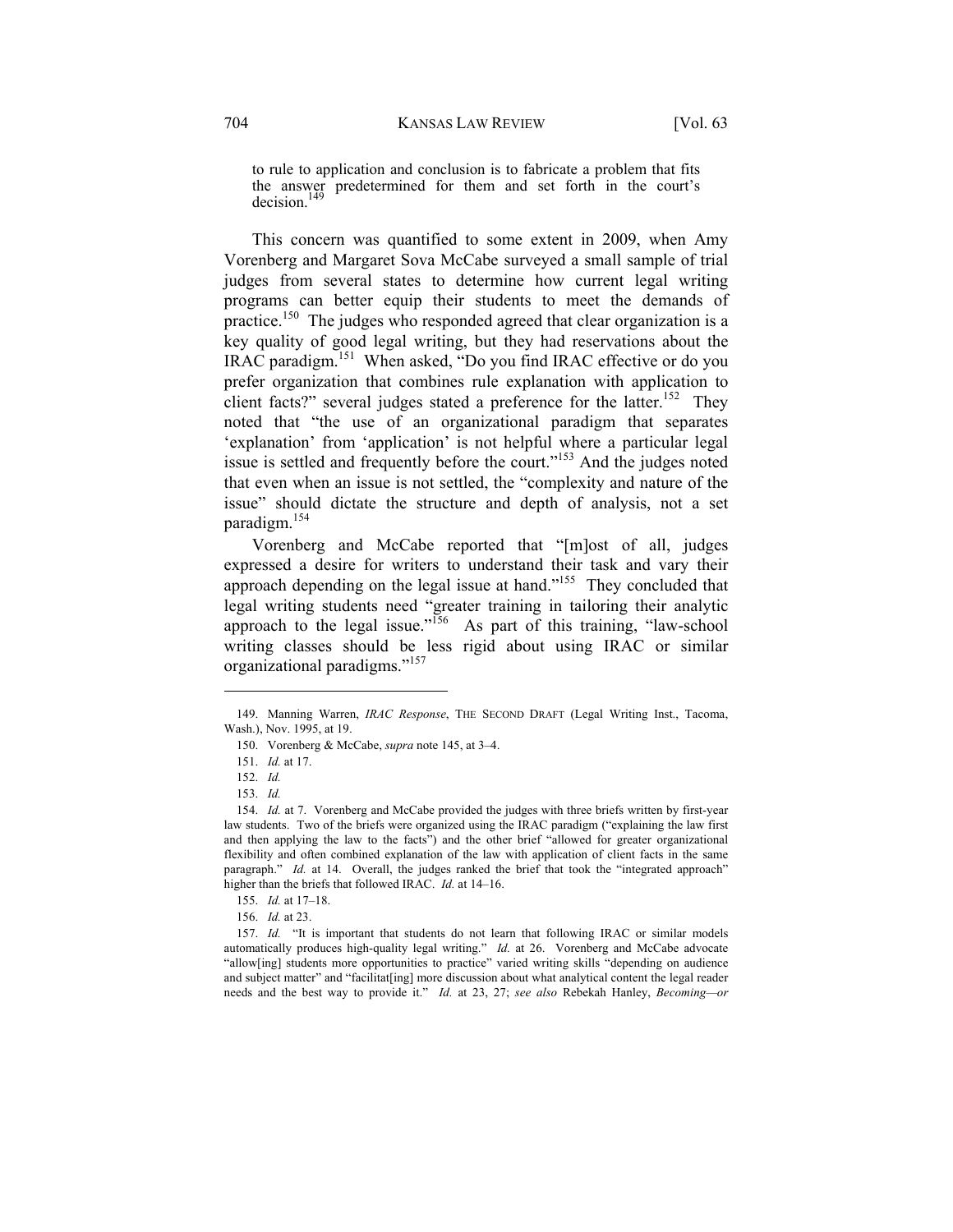[A]n inductive, problem-solving based method ... recognizes the nuances of actual legal problems presented by actual clients—issues that are not easily resolved by finding the "correct" rule, but are more heavily dependent on an appropriate analysis of the facts, an application of the law to the facts, and a shaping of the resulting analysis toward achieving the client's goals. . . . [T]his approach makes some aspects of legal reasoning and argument easier for students to absorb . . . [and] eliminat[es] the simplistic nature of the step-by-step IRAC approach, thus helping students to become legal analysts and problem solvers rather than mere legal technicians.

In sum, as Provenzano and Kagan observed, in law practice there is a "spectrum of acceptability" within which a writer's work can fall.<sup>159</sup> While using IRAC might, in many situations, result in a memo or brief that is somewhere on that spectrum, it will not always result in the best or most acceptable product.<sup>160</sup> We need to teach our students a better way to create a written product that will meet the needs and expectations of their readers—in terms of content, structure, style, and mechanics<sup>161</sup> once they enter the practice of law.

# V. A NEW APPROACH TO THE UTILITY OF IRAC

The previous sections of this Article have laid out the various shortcomings of IRAC as a tool for teaching legal writing.They have also emphasized the tension created by using a formula that at its best can convey only the simplest legal analysis, and thus must be presented very early in the first semester—the very time that we want our novice students to be building meaning for themselves.

I believe that over the many years IRAC has been used in legal writing classes, legal writing professors have turned what was meant primarily as an *analytic* tool into a *writing formula*, to our students' detriment. In this part of the Article, I propose a return to IRAC as I

*Hiring—A Capable Legal Writer: The Formula*, 71 OR. BULL. 11, 11–12 (2011) ("expert legal writers do not strictly follow the organizational paradigms commonly taught to beginning legal writing students").

 <sup>158.</sup> Kedia, *supra* note 41, at 171–72.

 <sup>159.</sup> Provenzano & Kagan, *supra* note 126, at 131.

<sup>160</sup>*. See* Kedia, *supra* note 41, at 150 (forcefully asserting that "[i]n essence, IRAC is nothing more than an imprecise organizational tool").

 <sup>161.</sup> *See* George Gopen, *IRAC, REA, Where We Are Now, and Where We Should Be Going in the Teaching of Legal Writing*, Keynote Address at the Capital Area Legal Writing Conference (Feb. 26, 2011), *available at* http://www.journallegalwritinginstitute.org/archives/2011/17LegalWritingxviixxxv.pdf (arguing that rigid adherence to IRAC as a pedagogical approach prevents legal writing professors from teaching students how to persuasively construct sentences and paragraphs, which is the art of legal writing).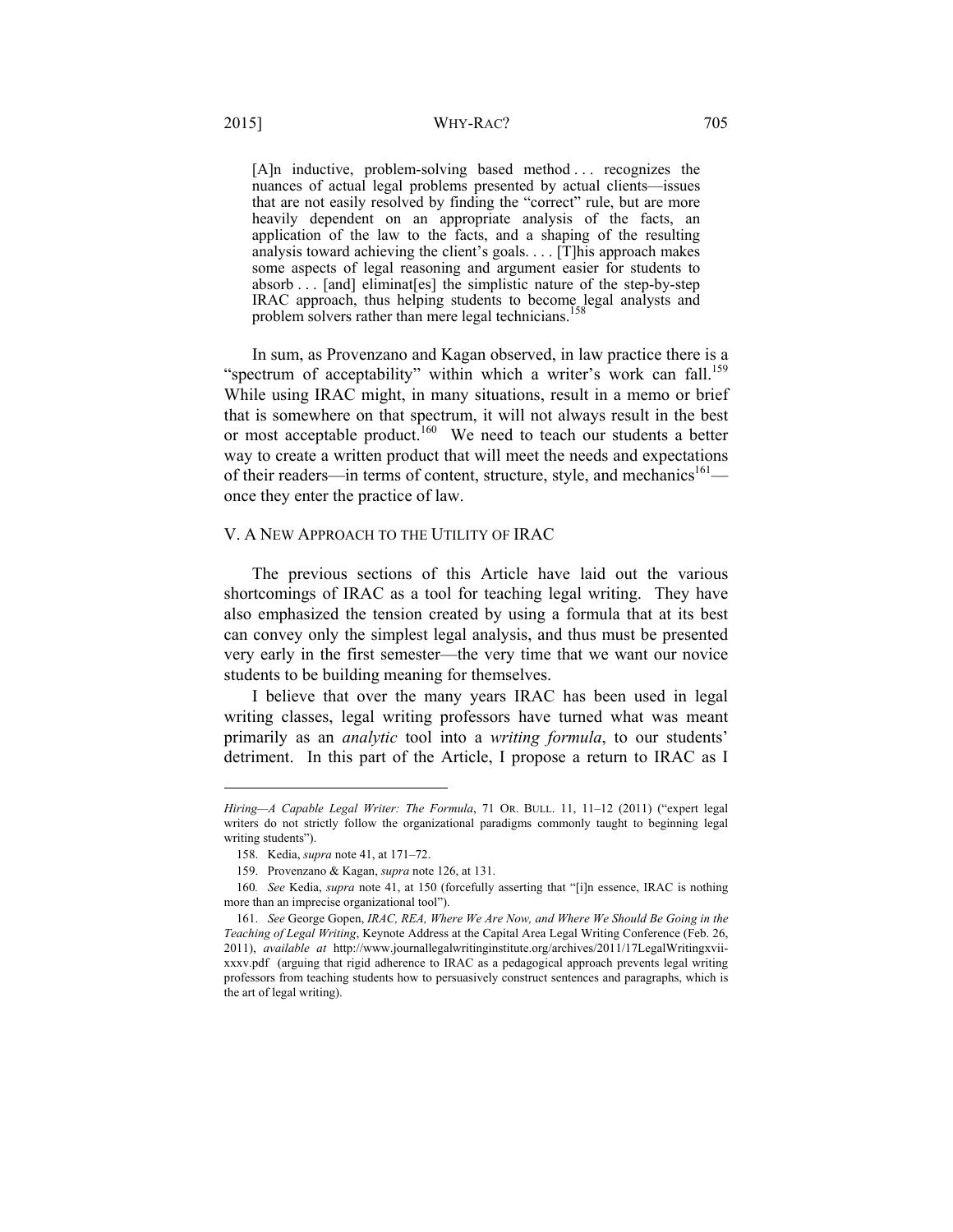believe it was meant to function, and I offer some alternative, IRAC-free strategies for teaching our students how to organize their writing.

# *A. Returning IRAC to Its Proper Place As a Starting Point for Pre-Writing*

While no one seems to know the precise origin of the IRAC  $\arccos m$ ,<sup>162</sup> it likely did not originate as an organizational paradigm for legal writing. More likely, it originated as a simple mnemonic for the basic steps of legal analysis: Begin with the question posed (Issue), identify the legal rules that govern that issue (Rule), apply those rules to the facts at hand (Application), and then decide what result most likely follows (Conclusion).<sup>163</sup> Viewing IRAC in this way, no reasonable person would quarrel with its validity. But this basic mnemonic for the steps of legal analysis will not get law students past the first week of law school; they need in-depth instruction on how to do legal analysis.<sup>164</sup>

My own approach to teaching students how to analyze legal problems has changed significantly in the past several years; I have become increasingly deliberate about incorporating *pre-writing* into my first-semester legal writing course. By *pre-writing*, I refer to the process that students should use to analyze a given legal writing assignment before they ever begin outlining a written document. I spend the entire first month of the Fall semester exclusively on pre-writing, and I return to it throughout the year. During the first month, I do not assign any

 <sup>162.</sup> *See* Kedia, *supra* note 41, at 152 ("Though many scholars reference IRAC in legal writing literature, there is no clear record of its genesis and underlying principles."). Richard Neumann is reported to have said that IRAC is "useful for exam-taking, but ineffective for memoranda and briefs." Nancy Soonpaa, *The Continued Vitality of IRAC*, THE SECOND DRAFT (Legal Writing Inst., Tacoma, Wash.), Nov. 1995, at 15 (citing RICHARD K. NEUMANN, JR., LEGAL REASONING AND LEGAL WRITING 231 (2d ed. 1994)). This suggests that perhaps IRAC originated outside the legal writing context. Kedia's article supports this theory: "IRAC works well for exams, where fact patterns are provided, a set of defined legal issues are learned ahead of time, and a set of defined legal rules have been extracted from cases throughout the semester." Kedia, *supra* note 41, at 171.

 <sup>163.</sup> *See, e.g.*, Jo Anne Durako, *Evolution of IRAC: A Useful First Step*, THE SECOND DRAFT (Legal Writing Inst., Tacoma, Wash.), Nov. 1995, at 6 ("I use IRAC during my *second* class meeting as an early introduction to one possible structure for *analyzing* a *simple* legal problem." (emphasis added)).

 <sup>164.</sup> Kedia, *supra* note 41, at 149 ("There are very few, if any, times in a lawyer's education when someone takes the time to deliberately and systematically teach the student what legal analysis is, how to do it, and, most importantly, why it is necessary to help resolve a client's problem."). Kedia noted that "IRAC does not explicitly teach students to formulate legal analysis" and recommends that "professors should ensure that students understand the ways the law can be interpreted and applied before requiring them to physically write an analysis or even a simple rule explanation which could be based on a faulty or incomplete understanding of the legal sources they are using." *Id.* at 150–51, 172.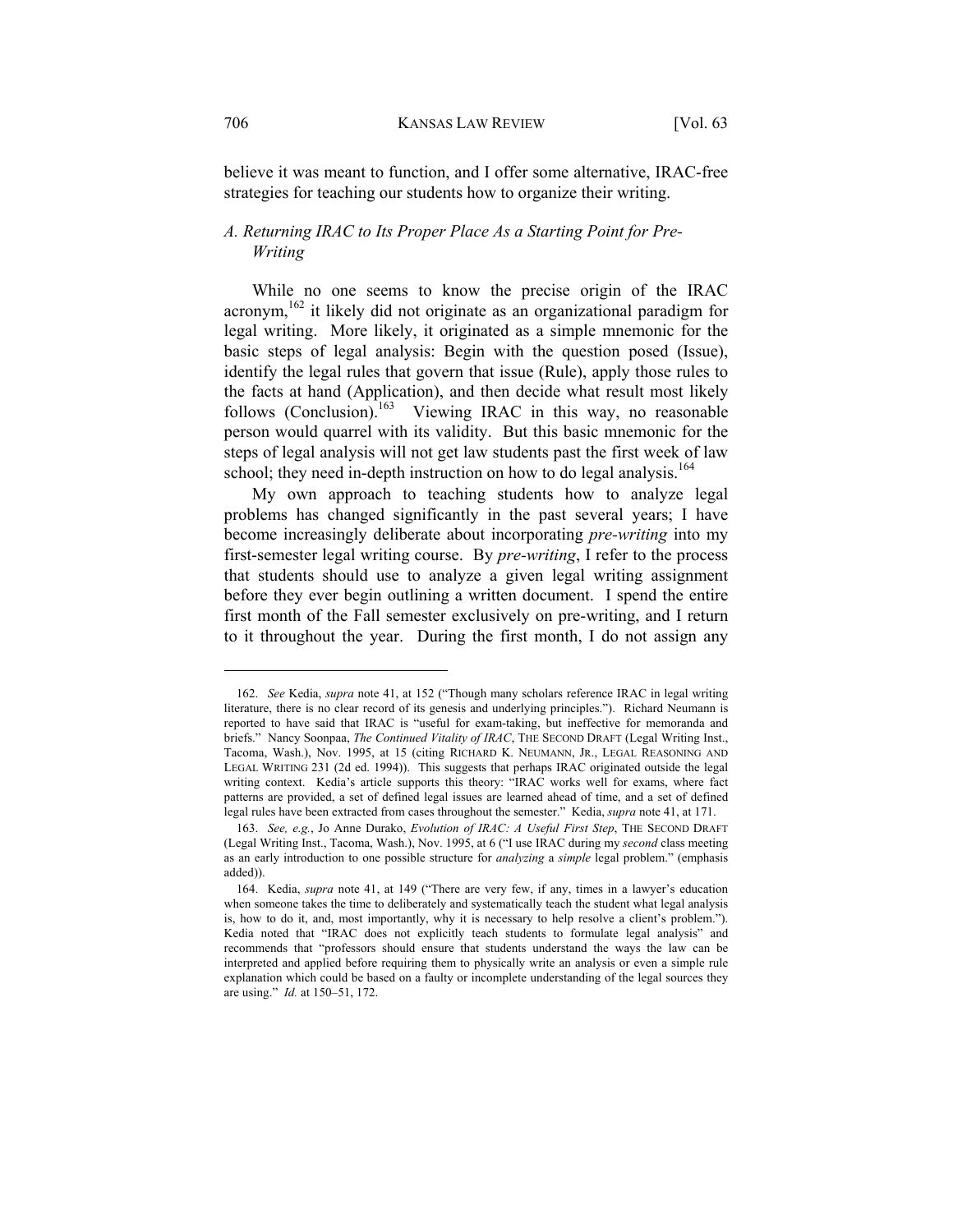formal legal writing, so that students can practice and gain confidence in their analytical skills. I rarely use the term "IRAC" when teaching prewriting strategies, although the teaching techniques I use do cover the four components of IRAC.

For example, I give my students pre-writing worksheets for their first several assignments. Here is the worksheet I use for a simplified burglary analysis:

- 1. **Read** the e-mail to you from Regina Nance.<sup>165</sup>
- 2. *Make a bulleted list* of the aspects of Mr. Jones's<sup>166</sup> story that seem important.
- 3. *Identify* and write below the *broad question* Ms. Nance needs you to answer.
- 4. *Identify* and write below any *specific parameters of your assignment* that will help you focus your work as you proceed.
- 5. *Read* the North Carolina common-law burglary definition and the burglary statute that Ms. Nance has provided to you. *Highlight or circle* the *key elements.*
- 6. Of the elements you identified in your answer to Question 5, *write* below the ones that appear to be "*givens*" in Mr. Jones's story and the facts that suggest that they are "*givens*."
- 7. Given the facts of Mr. Jones's story as you now know them, and the elements of burglary you've identified, *preliminarily identify the narrow issue* you must analyze in order to answer the general question you identified in Question 3. *Write* the preliminary narrow issue below.
- 8. *Read* the *Fields* case once *without taking any notes*. *Write* below any thoughts that occur to you about *how the case might help address the preliminary narrow issue* you identified in Question 7.
- 9. Now *read* the case again, *closely and actively*, *taking notes* in a format that is useful to you. Note any *new information* you learn from the case that will assist you in analyzing the preliminary narrow issue you identified in Question 7.
- 10. If your reading of the case has led you to a new understanding of the narrow issue you must analyze, *write the revised narrow issue* below.

 <sup>165.</sup> The hypothetical public defender in the jurisdiction in which the problem is set.

 <sup>166.</sup> The hypothetical defendant who has been charged with first-degree burglary.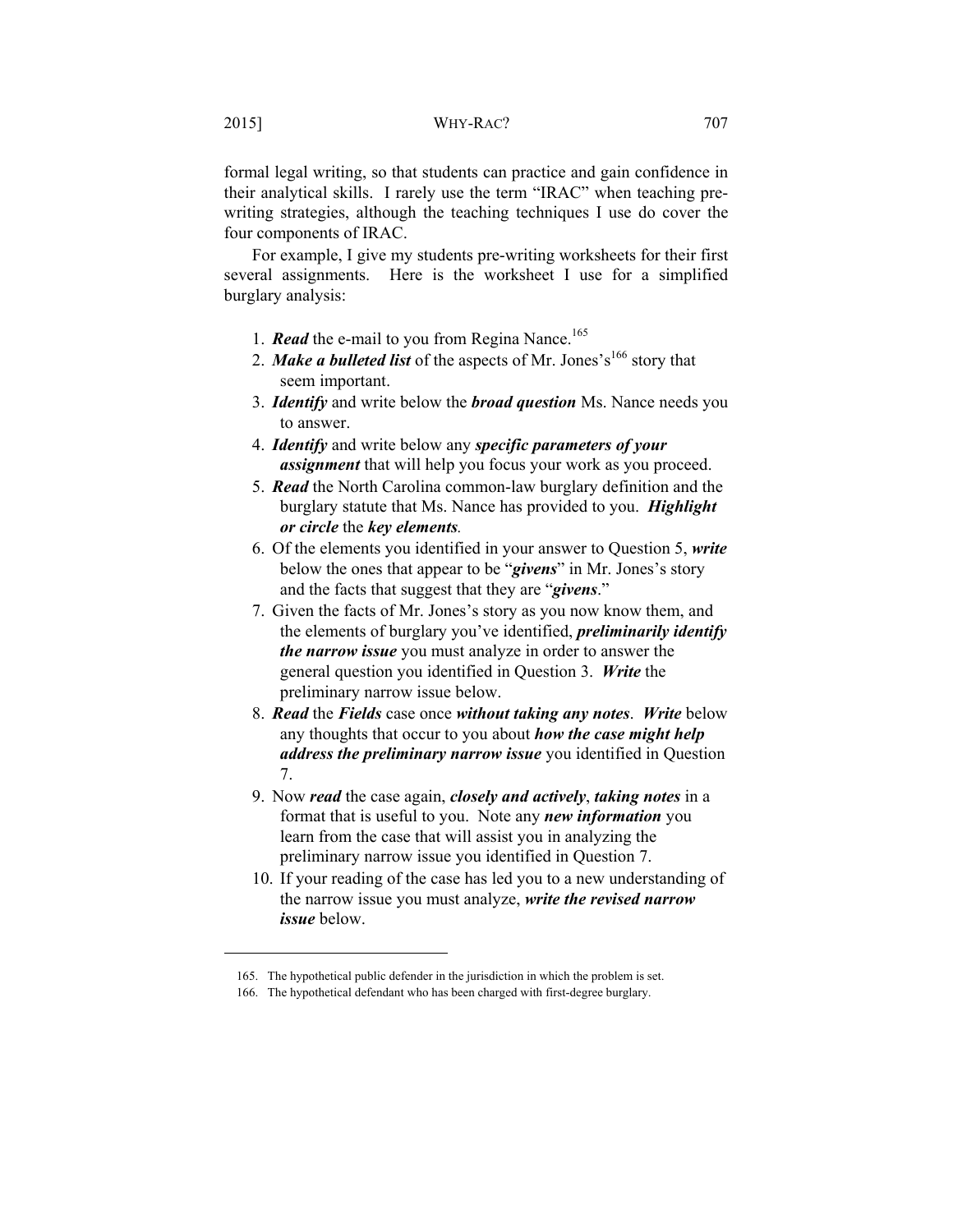- 11. *Identify the relevant categories of fact* that seemed important to the result in the *Fields* case*. Create a visual representation of those categories*, *and* include in your visual the *key facts of the authorities and of Mr. Jones's story*, as they relate to those categories.
- 12. Based on your visual representation, *analyze Mr. Jones's scenario* and decide how the narrow issue you identified in Question 7 (or Question 10) would likely be resolved. Be sure you consider all reasonable, possible outcomes. *Write below your decision and the key reasons for it*.

As the students work through these questions, they are thinking about each element of IRAC, but in a recursive way rather than in the linear way suggested by IRAC. And the questions use the same terminology that I use in class—terminology that recognizes the complexity of legal analysis but helps demystify it.

For example, questions 1–3 are designed to help students identify the broad question the scenario raises, and question 6 is an intermediate step that helps students focus their thinking; but it is not until question 7 that students are asked to articulate the narrow (deep) issue (the analog to the *I* of IRAC). And question 10 recognizes that it may be necessary to revisit the initial formulation of the narrow issue after further reading and analysis. These questions, viewed together, reinforce the basic truth that often, a lawyer must do considerable work just to arrive at the narrow legal question that his or her analysis must address.

Likewise, questions 5 and 9 both relate to the rules (the *R* of IRAC) that govern the analysis. Question 5 leads students to the general rules that govern the analysis, and then question 9 builds on that by requiring students to articulate the sub-rules from the authorities that help them understand and apply the general rules to the fact pattern. And question 11 requires students to organize (and perhaps even synthesize) the subrules into a logical framework within which to place the facts of the problem. This approach to the rules allows students to be "knowledge builders" rather than just "knowledge-tellers."

Questions 11 and 12 relate to the application and conclusion portions of the analysis (the *A* and the *C* of IRAC). Question 11 reminds students that their analysis of how the rules apply to the facts must be grounded in the sub-rules they have identified. And question 12 encourages students to remember the concept of counter-analysis. Question 12 also helps students become comfortable with the ambiguity of the law by asking them to decide the *likely* outcome. Finally, question 12 illustrates that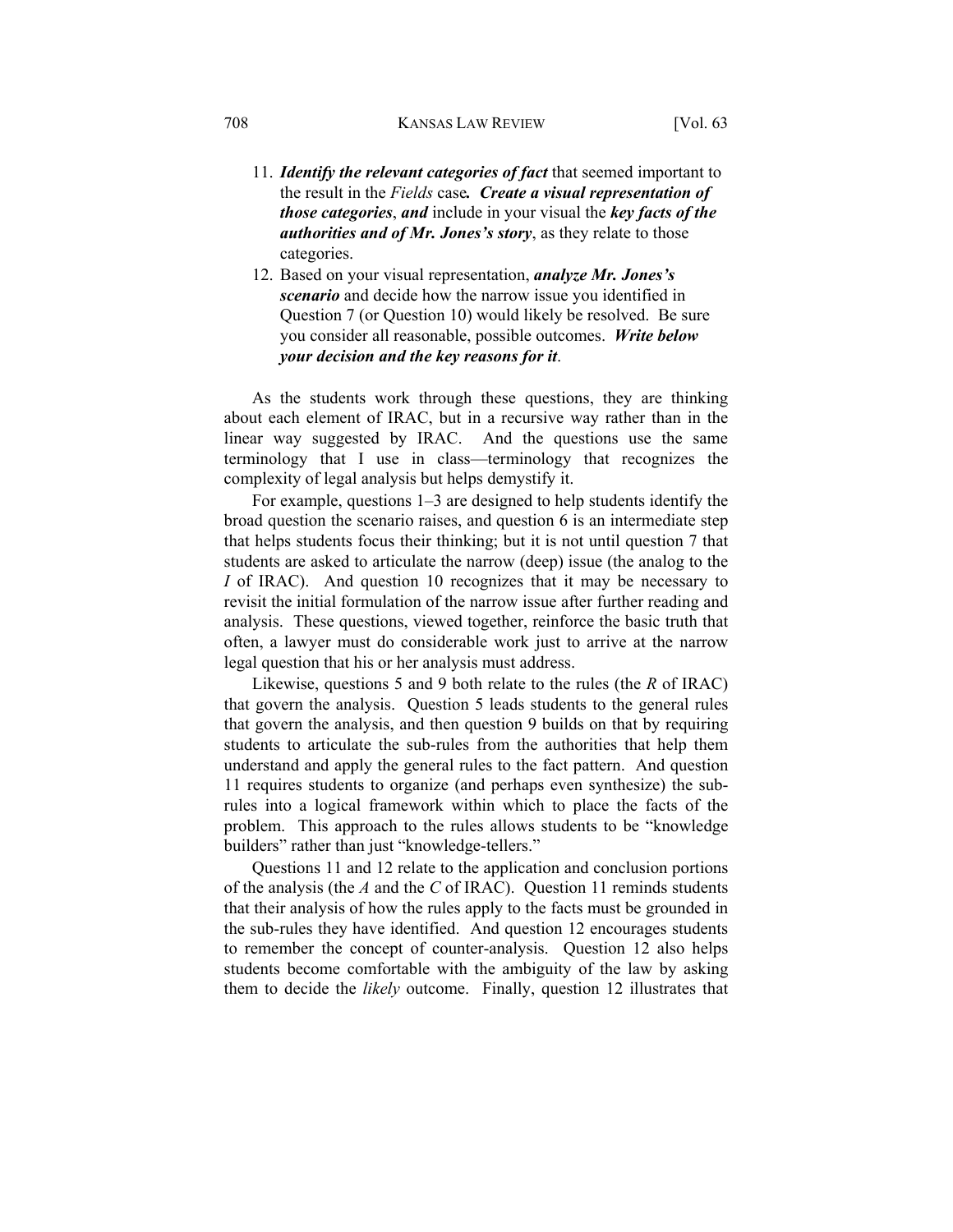the conclusion of any legal analysis should be driven primarily by reason, not by emotion or intuition.

After working through these questions, I quickly point out that what we have just done is consistent with the basic IRAC model for legal analysis that we discussed on Day One. I think this point is an optional one; I make it just to allow my students to hear the term "IRAC" once again, so that if another law professor or a future employer refers to it, the students will understand the meaning of the term.

# *B. Teaching Legal Writing Structure Without IRAC*

I recognize that the premise of this Article—that IRAC is helpful as a basic analytical tool but not as a paradigm for organizing legal writing—begs the question of what alternatives are available to teach students about organizing legal writing effectively. I agree with Pollman and Stinson that "writing law . . . require[s] unambiguous precision" and that any terminology we might substitute for IRAC must serve that requirement.<sup>167</sup> The key is "giving [our] students the tools needed to talk about writing in a sophisticated and meaningful way."168 I think this can be done without the necessity of agreeing upon any one paradigm, using a variety of plain-language terms that will resonate and "stick" with our students.

The following passage from a 2007 article on giving effective feedback on student writing provides a good example of this kind of plain-language term:

One common target form in legal writing is the objective analytical memorandum that applies law to client facts to determine a likely answer to a legal question. Legal memoranda have core legal reasoning components that appear in predictable "intellectual locations." In these intellectual locations, law-trained readers find rules of law, explanations of precedent, and applications of law to fact.<sup>16</sup>

The concept of "intellectual location" would seem to be a natural starting point for teaching novices how to structure a memo.

 <sup>167.</sup> Pollman & Stinson, *supra* note 60, at 244.

 <sup>168.</sup> *Id.* at 245.

 <sup>169.</sup> Provenzano & Kagan, *supra* note 126, at 144 (emphasis added) (citing Mary Beth Beazley, *The Self-Graded Draft: Teaching Students to Revise Using Guided Self-Critique*, 3 LEGAL WRITING 175, 177 (1997) (coining the term "intellectual locations")).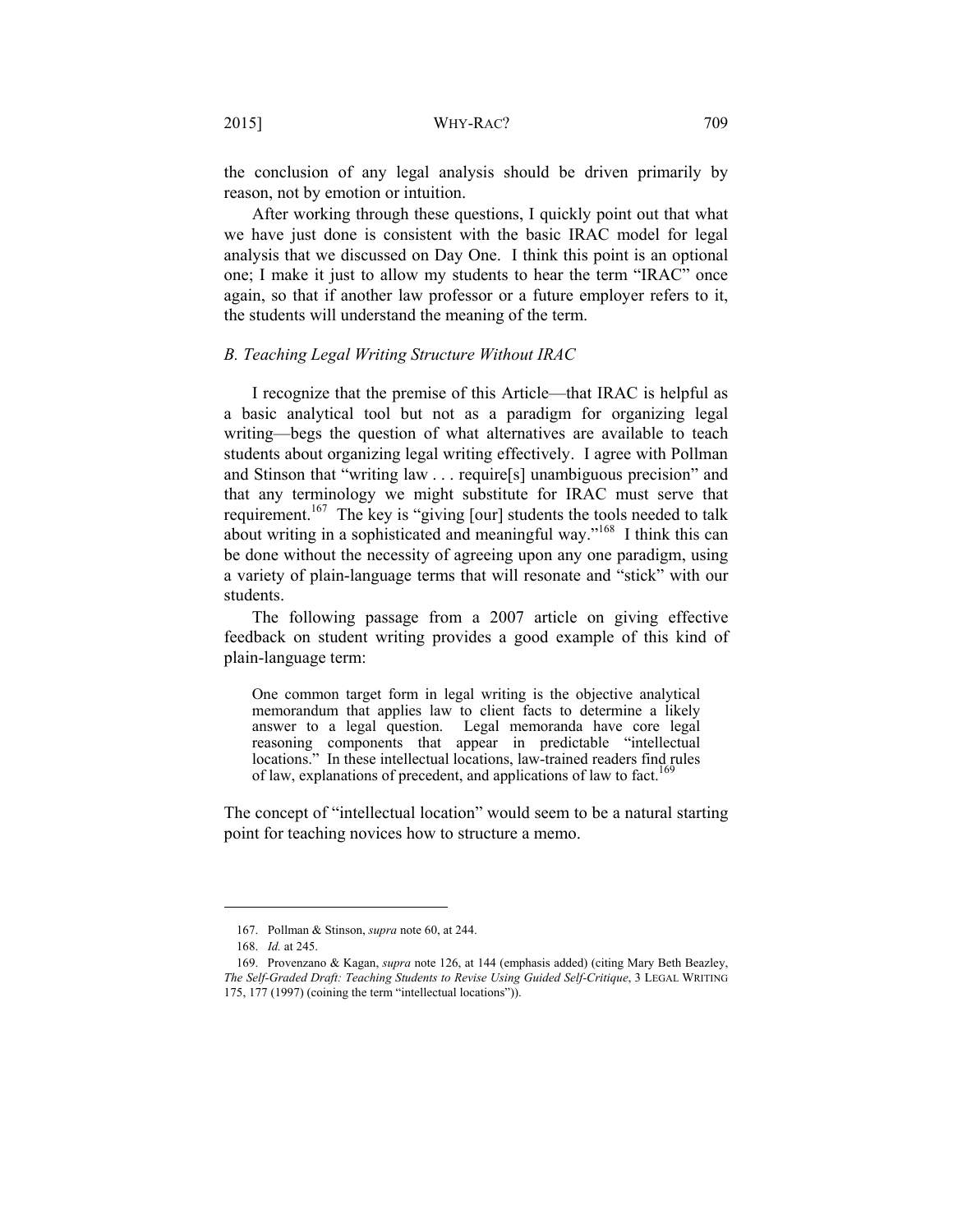First, it has the advantage of being reader-based. Legal readers expect a lawyer's analysis to incorporate "agreed-upon analytical elements":

[W]hen making a legal argument, it is expected that 1) the writer will articulate a rule for the court to apply, 2) the writer will cite to the best possible authority for that rule, 3) the writer will explain any ambiguities in the rule, usually by illustrating how the rule has been applied in the past, and 4) the writer will explain how the rule should be applied in the pending action.<sup>1</sup>

The legal writing professor can then illustrate that in most situations, putting the elements in this order meets the intellectual expectations of the reader. This can be done easily without continually mentioning the IRAC "formula."

A second advantage of the concept of "intellectual location" is that it allows students to begin to construct their own schemata for communicating legal analysis by allowing them to think for themselves about the best "intellectual location" for any given analytical component.

For the same reasons that "intellectual location" would work, "intellectual weight" would work as a companion term, to help students understand that the level of detail they need to include about the analytical elements will vary from memo to memo, depending on the type of analysis required. Where an analysis requires students to analogize and distinguish precedential cases to their own case facts, the reader expects the explanation of the rule to be relatively "heavy." In contrast, where an analysis requires students to use rule-based reasoning instead of analogical reasoning, the reader might expect the explanation of the rule (the description of the precedential case's key facts, holding, and reasoning) to be quite "light." And where an analysis requires students to discuss policy, the explanation of the rule might be "heavier" with regard to the holding and reasoning but "lighter" as to the key facts of the case that articulates the rule.

Professors can effectively use sample memoranda to illustrate the concepts of "intellectual location" and "intellectual weight." Instead of using the samples to point out IRAC structure (here is the I, here is the R, here is the explanation of the R, here is the A, here is the C), they can discuss with their students why the writers placed certain information in certain "intellectual locations" and what "intellectual weight" the writers placed on that information and why.

 <sup>170.</sup> Beazley, *supra* note 169, at 178.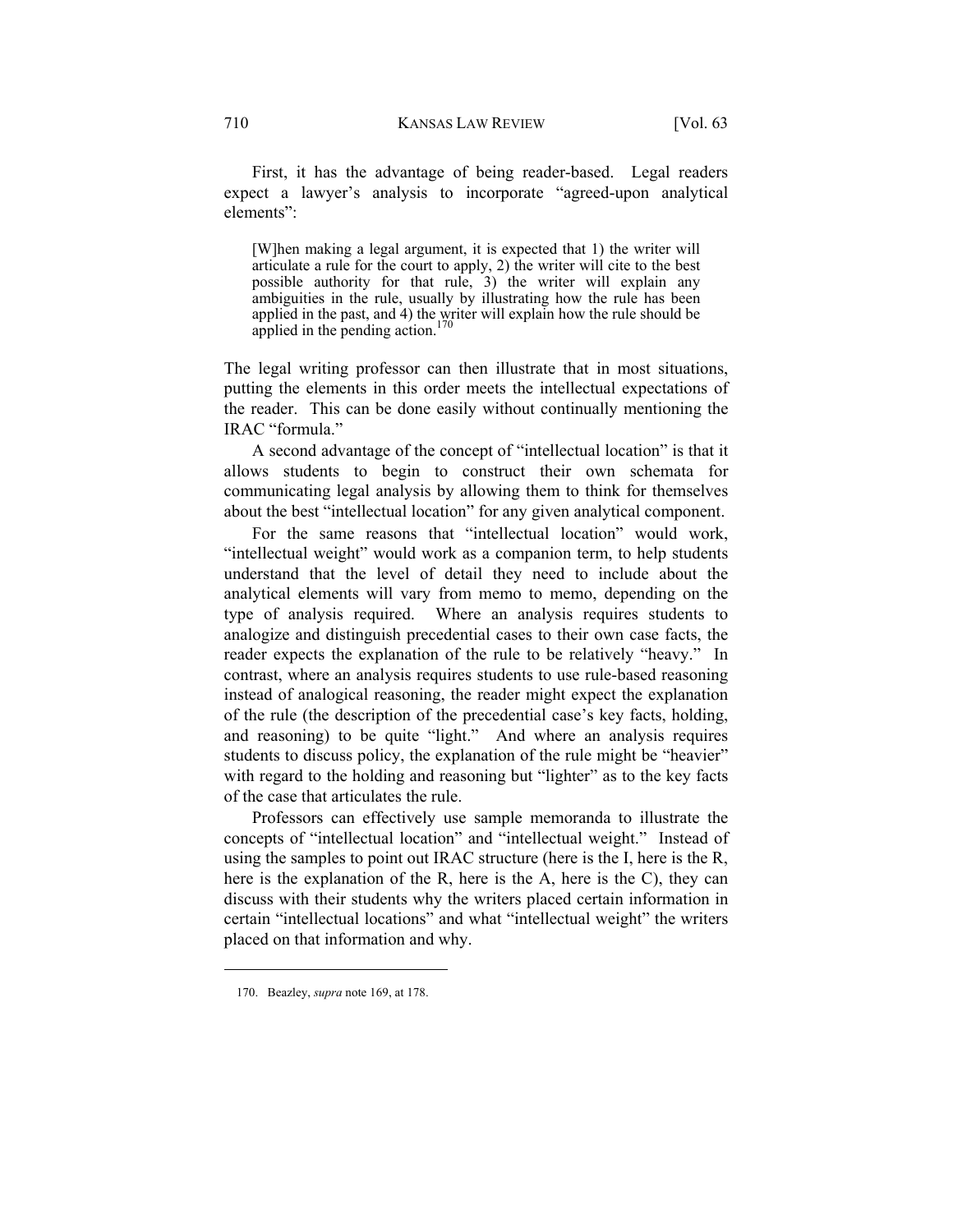These two terms can be used in conjunction with any number of other terms that legal writing professors have coined to teach structure. For example, the term "deep issue"<sup>171</sup> can be used to describe the narrow legal question the memo answers, as distinguished from the broad question the hypothetical "senior partner" may have posed. The term "roadmap" or "landscape" can be used to describe the introductory portion of the analysis in which the writer leads the reader from that broad question to the "deep issue."<sup>172</sup> The term "broad governing rule" can be used to describe a statute or a common law test that governs the broad question, and the term "sub-rules" can be used to describe the narrower rules that illustrate how the broad governing rule operates. Our legal writing texts are replete with good terminology that we can use consistently to describe the various components of a written analysis.<sup>173</sup>

This approach is fully consistent with the conclusion reached by Tracy Turner in her 2012 examination of the current role of IRAC in legal writing.174 In her article, Turner hoped to "liberate the core principles of effective organization from acronyms so that lawyers can talk to one another about organization without debating the merits of a particular method they learned in law school or from their first mentors in the profession."<sup>175</sup> To that end, Turner reviewed the then-current editions of every available textbook on legal writing published or republished in the ten prior years and a large number of articles addressing IRAC and other related acronyms, seeking to answer five questions:<sup>176</sup>

1. If the text uses an acronym (e.g., IRAC, CRAC, CREAC, etc.), what is it and how does the author describe each component? If not, summarize the lessons the text offers regarding organization.

2. How does the author justify the acronym or organization the book discusses?

 <sup>171.</sup> BRYAN GARNER, THE WINNING BRIEF 49 (1996).

 <sup>172.</sup> If a pre-writing worksheet such as the one reproduced above is used for an assignment, we can conveniently note that all of the information generated when answering questions 1–7 belongs in the landscape or roadmap paragraphs.

 <sup>173.</sup> *But see* Terrill Pollman, *Building a Tower of Babel or Building a Discipline? Talking About Legal Writing*, 85 MARQ. L. REV. 887, 889 (2002) (noting that legal writing professors "have not yet established a uniform common vocabulary within the legal writing academy").

 <sup>174.</sup> Turner, *supra* note 66, at 356–60.

 <sup>175.</sup> *Id.* at 354.

 <sup>176.</sup> *Id.* (Turner reviewed all the books "available in [her] school's law library or on [her] bookshelves").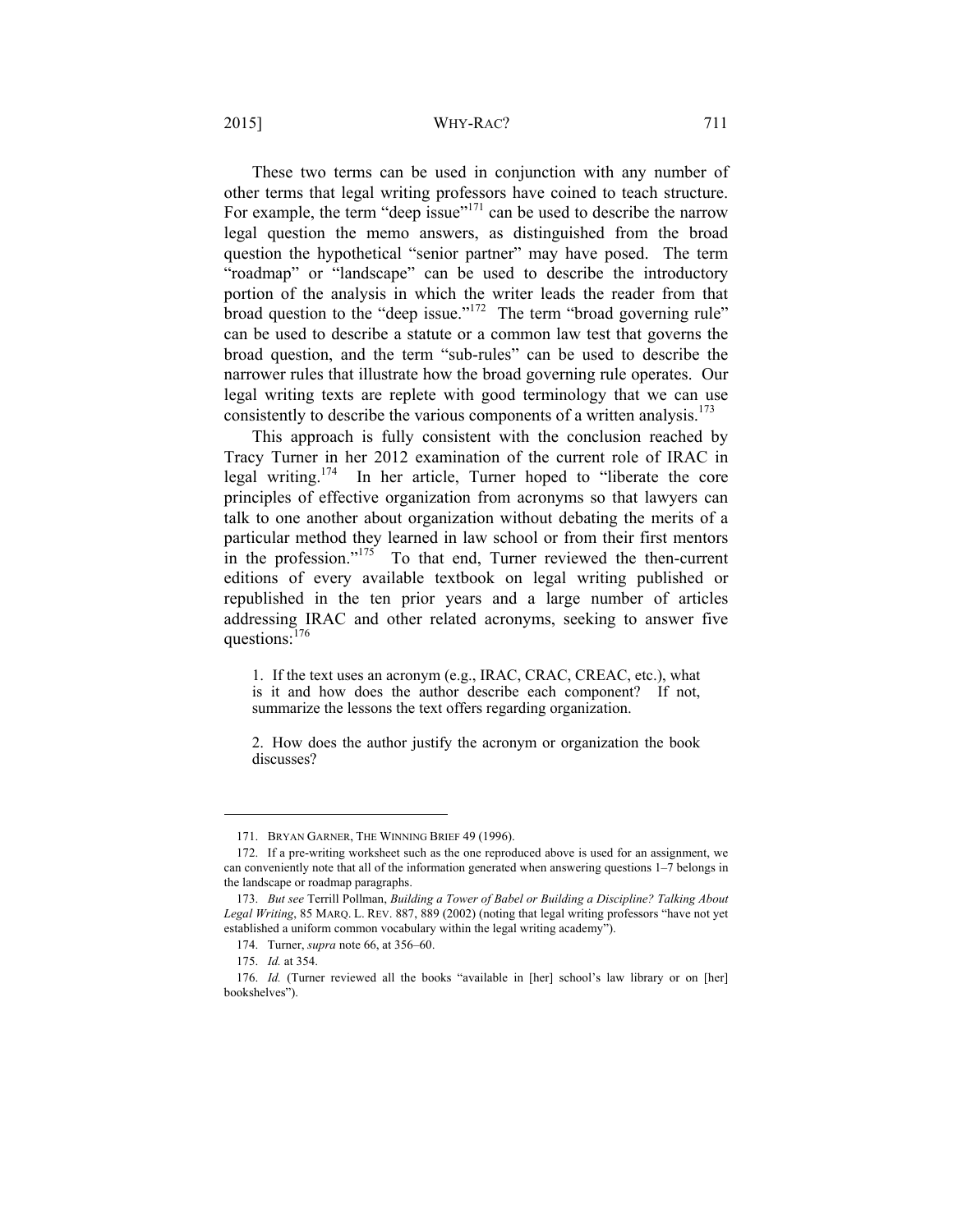3. Does the author address single v. multiple IRACS? Summarize the lessons offered.

4. Does the text discuss topic sentences? Summarize the lessons offered. . . .

5. Does the text discuss a need to complete discussion of the law before applying the law to the facts?

Turner concluded that among legal writing professionals there is "broad consensus" on four core principles of effective organization in legal documents, the first of which is rule-centered analysis.<sup>178</sup> She noted that "the quest to capture some of the complexity of legal analysis has led to an explosion of alternative acronyms"<sup>179</sup> which may have had the undesired effect of "obscur[ing] the main point of IRAC: legal analysis must begin with the law as its starting point."<sup>180</sup> She also noted that students must grapple with the pieces of the broad rule and how the sub-rules relate to the broad rule in order to determine both the "intellectual location" and the "intellectual weight" of the various pieces of the analysis—in other words, to organize the analysis effectively for the reader.<sup>181</sup>

Teaching students (1) to use IRAC as a basic pre-writing tool and (2) to organize their written analysis using a rule-based approach (describing that approach using the terms suggested above) would alleviate many of the concerns about the use of IRAC described in Parts II-IV of this Article.

First, it would allow students the freedom to wrestle with the various components of legal analysis in a more meaningful way. Take the *I*, for example. Of course, every legal analysis begins with an Issue—a question that the analyst must answer. That is as far as we need to go with the *I* of IRAC. Then, as a pre-writing matter, we should teach our students to recognize that in all but the simplest legal analysis, there is at least one broad issue (is your client likely to be convicted of first-degree

 <sup>177.</sup> *Id.* at 354–55.

 <sup>178.</sup> *Id.* at 355.

 <sup>179.</sup> *Id.* at 357. *See generally supra* Part II.C. (reviewing many of these acronyms).

 <sup>180.</sup> Turner, *supra* note 66, at 357.

 <sup>181.</sup> In her 2010 article, Soma Kedia advocates an even softer approach to thinking about and communicating legal analysis, which she calls "outcome-oriented" rather than "rule-oriented." Kedia, *supra* note 41, at 151. "Rather than understanding legal writing as technical, rule-oriented analysis, I aim to think of legal writing simply as writing in the context of a system bound by rules of law—as outcome-oriented rather than rule-oriented—while still focusing on teaching students the distinguishing features of writing as a lawyer." *Id.*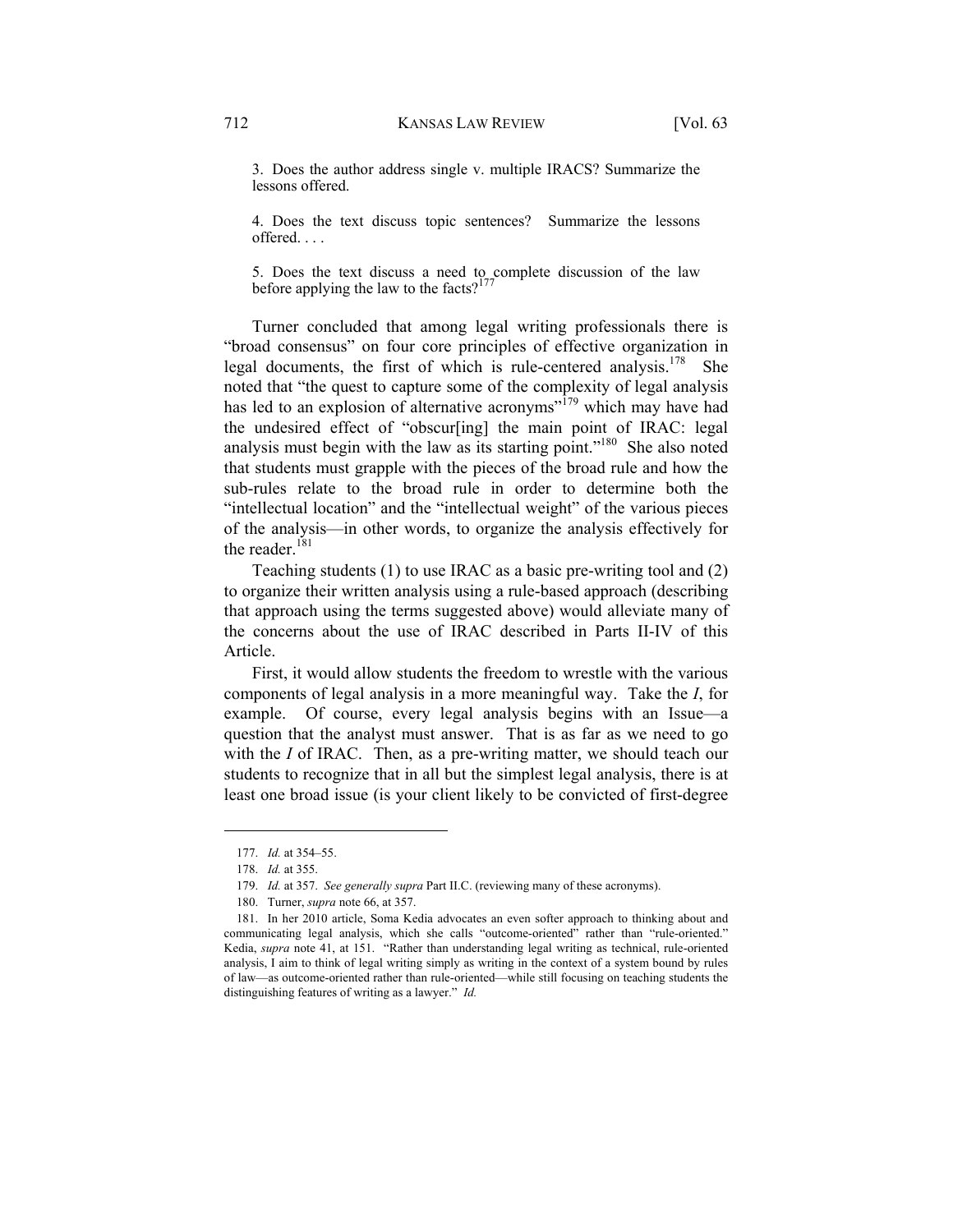burglary?) and one or more narrow (deep) issues (was the structure he broke into a dwelling?).

Even when students are ready to begin drafting the written analysis, there is no need to revert to mentioning IRAC. We can say, "In terms of intellectual location, your discussion needs to start with the broad question first, and then you need to lead your reader to the deep issue by way of a solid roadmap paragraph."

A similar approach to the *R* works well. At the pre-writing stage, we should teach our students simply that to answer the deep issue—and sometimes to *identify* it—they must find (or construct) and understand the applicable rules from the relevant authorities. There are broad rules (the elements of first-degree burglary, for example) and more specific sub-rules that clarify, expand on, limit, or state exceptions to the broad rules (the sub-rules regarding what constitutes a dwelling, for example).<sup>182</sup> And both the broad rules and the sub-rules may be explicit, or they may have to be synthesized.

When the students are ready to begin writing about the rule, we can still instruct them without reference to IRAC. We might say, for example, that the level of detail in the case illustrations will vary according to the "intellectual weight" of the rule the case illustrates:

The broad rule in your roadmap stating the elements of burglary isn't very intellectually weighty, so the case you're citing for that rule doesn't need heavy explanation. There's no need to go into the key facts, holding, and reasoning of that case. But the sub-rule about what makes a structure a dwelling carries a lot of intellectual weight. It gives you the factors that form the basis of your analysis, and it shows how those factors have been applied in previous cases. So the cases you're citing there need more explanation; you need to spend considerably more time on their key facts, holdings, and reasoning.

Moving to the *A*, we should emphasize at the pre-writing stage that the application part of the analytical process is rarely a simple matter of matching up facts in a mechanical way; effective application requires careful reasoning (often by analogy but sometimes also using policy) and

 <sup>182.</sup> *See* Blumenfeld, *supra* note 12, at 3 (recognizing the need to instruct students that a rule segment "consists of two pieces: a general rule usually derived from a statute or caselaw, and cases that explain that rule and illustrate how it has been applied to specific fact situations in the past"). Blumenfeld's suggested acronym replaces the R of IRAC with G (general rule) and P (precedent). *Id.* My point in this Article is that there is no need to create some new acronym reflecting the relationship between broad rules and sub-rules; we can simply say, "First, articulate the broad rule, then explain it by discussing the sub-rules from the cases, giving the explanation whatever intellectual weight it merits."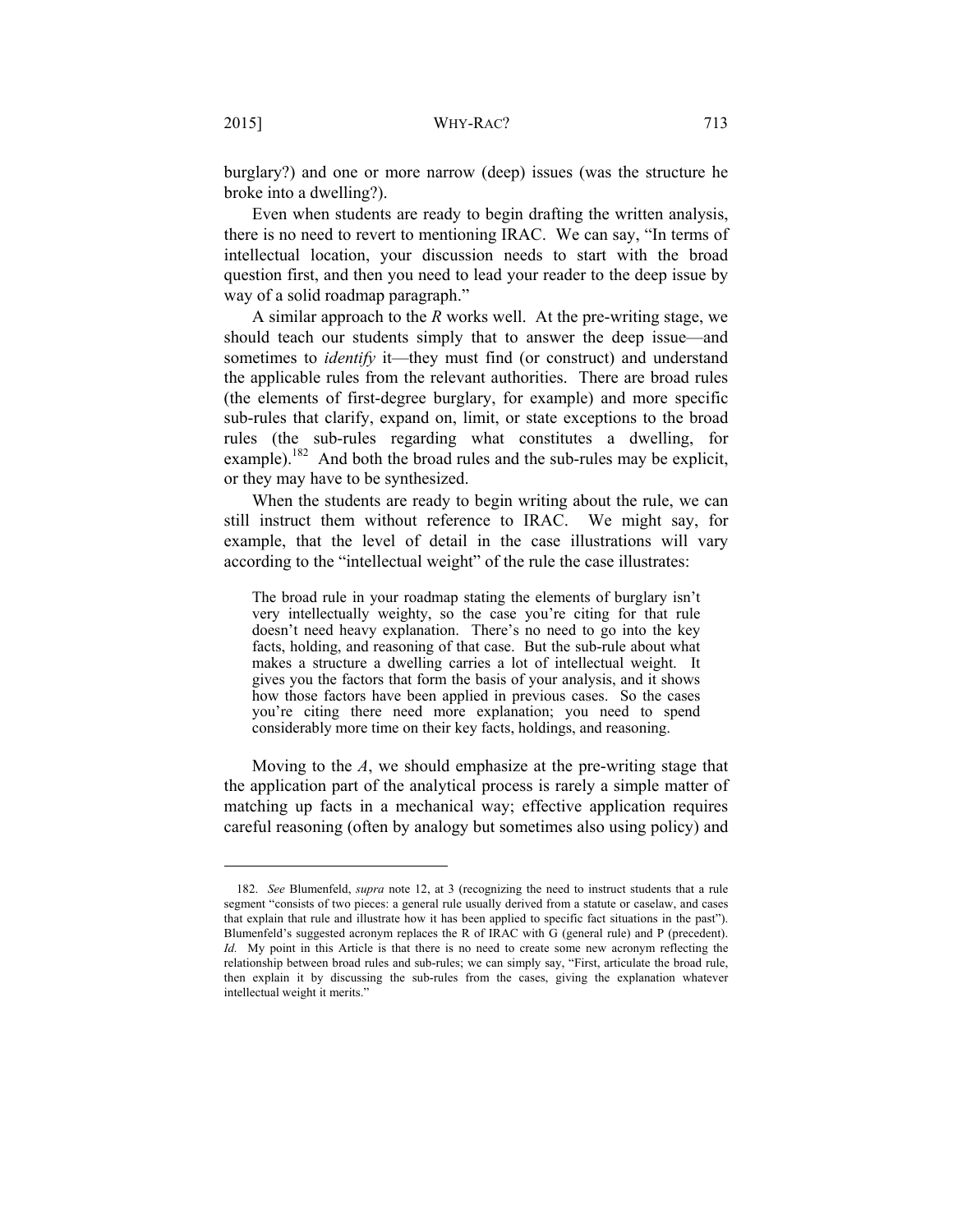careful consideration of possible analyses and counter-analyses. We need to give our students helpful, concrete strategies for moving through the application stage of the analysis, and we need to help them become comfortable with the uncertainty of the outcome. $183$ 

When students move to writing about the application, we still need not revert to discussing IRAC. We can simply teach them how to construct the application logically, using the terms suggested above or other helpful terms:

Here, you want to arrange your application so that you first tell your reader the factual similarities and distinctions that drive the result you think is most likely, being sure to explain their legal significance. Then, you want to alert the reader to any reasonable counter-analysis, giving it as much intellectual weight as it merits. If there are policy considerations, you need to think about the best intellectual location for those

And, to recognize the role of storytelling, we might add, "And in the end, you need to consider how well your application weaves in the elements of story that will resonate so deeply with your reader."

Second, this approach to IRAC (using it as a basic description of legal analysis instead of a formula for organizing legal writing) would eliminate the need to come up with different and ever-more-complex variations on the IRAC acronym to account for the structural complexities of legal analysis. On any given assignment, students would be able to construct their own "best" organization, within the parameters of applicable rules, using the "intellectual location" concept.

In all of the above examples relating to the writing portion of a firstdegree burglary problem, the hypothetical professor is touching on each element of IRAC and is emphasizing principles of effective organization. But the language used makes it more likely that students will practice independent thinking as they outline and draft the discussion. Students will be constructing their own schemata for assessing how to best arrange the pieces of each analysis, rather than trying to fit the pieces of every analysis into one rigid IRAC (or CRuPAC or IGPAC or RAFADC) mold. Their writing will be less "knowledge-telling" and more "knowledge-creating."

 <sup>183.</sup> *See* GRAHAM & FELSENBURG, *supra* note 34, at 111–13.

 <sup>184.</sup> This would help eliminate the rote application sections we often see (especially among novice legal writers)— "Like fact A, fact A1. And like fact B, fact B1. But unlike fact C, fact C1. Because there are more likes than unlikes, the result here is the same as the result in the precedential case."